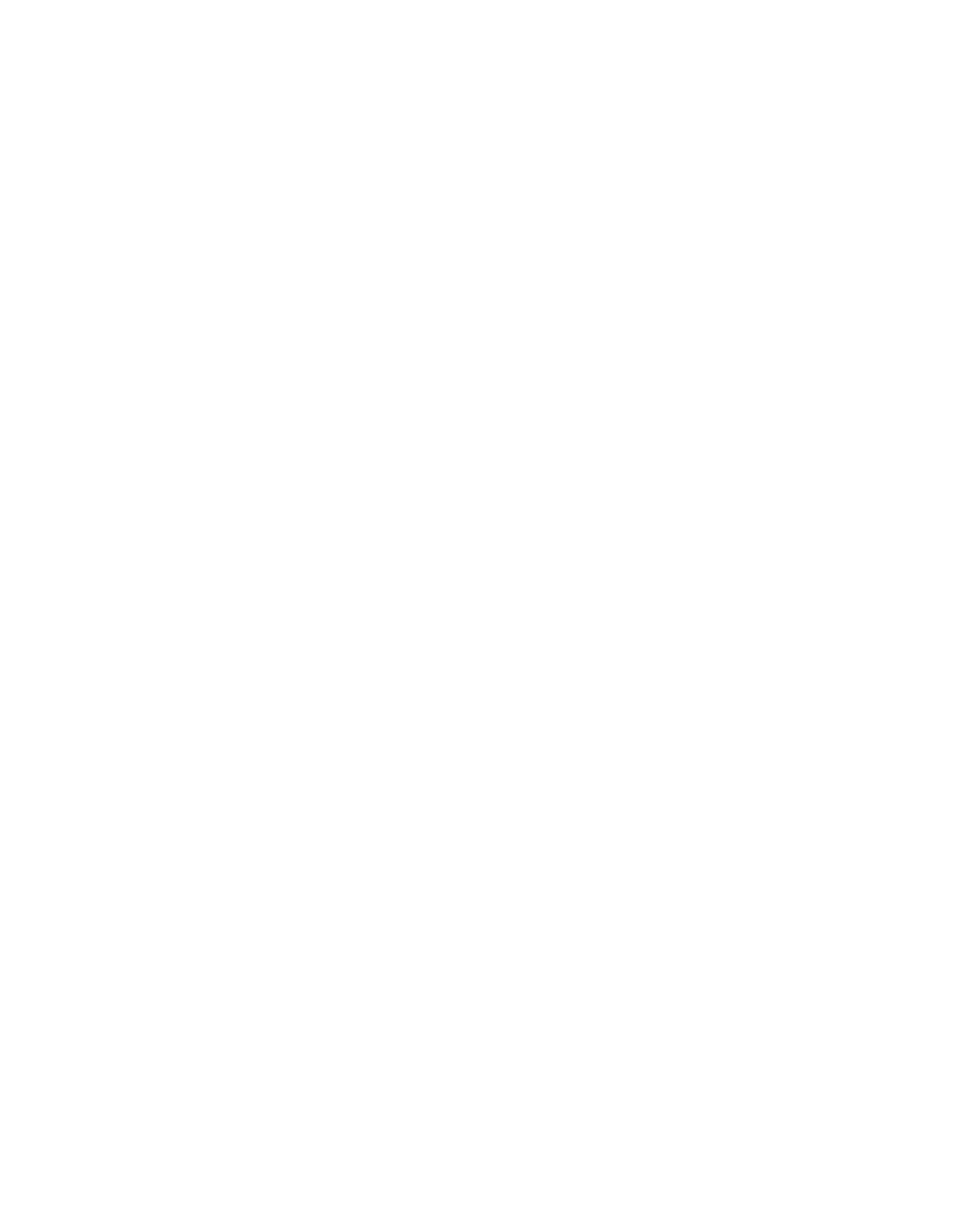# **RECORD ORIENTED DATA ENCAPSULATION FORMAT STANDARD**

# **Prepared by the SEG Technical Standards Sub-Committee for High Density Media Formats**

 $\mathbf{E}$ ric Booth (Chairman)<sup>1</sup>, Ugur Algan<sup>2</sup>, Peter Duke<sup>3</sup>, William Guyton<sup>4</sup>, Mike Norris<sup>5</sup>, Shane Stainsby<sup>6</sup>, **Jim Theriot<sup>7</sup> , Barry Wildgoose<sup>8</sup> , Don Wilhelmsen9**

#### **Contents**

| $\mathbf{1}$ . |                    |  |
|----------------|--------------------|--|
| 11             |                    |  |
| 12             |                    |  |
| 1 <sup>3</sup> |                    |  |
| 14             |                    |  |
| 1.5            |                    |  |
| 16             |                    |  |
| 17             |                    |  |
| 18             |                    |  |
| 19             |                    |  |
| 110            |                    |  |
| 1 1 1          |                    |  |
| 1111           | $RODE-CONTEXT$ [0] |  |
| 1 1 2          |                    |  |
| 1121           |                    |  |
| 1122           |                    |  |
| 1123           |                    |  |
| 1124           |                    |  |
| 2.             |                    |  |
| 2.1            |                    |  |
| 22             |                    |  |
| 2.3            |                    |  |
| 2.4            |                    |  |
| 2.5            |                    |  |
| 2.6            |                    |  |
|                |                    |  |

<sup>1</sup> RODE Consultants Ltd, Burnhouse, Milton Road, Lennoxtown, Strathclyde, G65 7NH, Scotland

Formerly BP Exploration, 4/5 Longwalk, Stockley Park, Uxbridge. Middlesex UB11 1BP England

<sup>&</sup>lt;sup>2</sup> Petroleum Exploration Computer Consultants, Medway House, Lower Road, Forest Row, Sussex RH18 5HE, England; 3 Simon Petroleum Technology, Horizon House, Azalea Drive, Swanley, Kent BR8 8JR, United Kingdom

<sup>4</sup> Western Geophysical , 3600 Briarpark Drive, Houston Texas 77042-4299, P.O.Box 2469 Houston Texas 77252-

<sup>2469 5</sup> Western Geophysical , 3600 Briarpark Drive, Houston Texas 77042-4299, P.O.Box 2469 Houston Texas 77252-

<sup>2469 6</sup> Schlumberger (Geco-Prakla), Schlumberger House, Buckingham Gate, Gatwick Airport, Gatwick, West Sussex RH6 0NZ, United Kingdom 7

POSC, 1077 Westheimer, Suite 275, Houston, Texas 77042

<sup>8</sup> Mobil Exploration and Production Technical Center, P.O. Box 650232, Dallas Texas 75265-0232

<sup>9</sup> Schlumberger Well Services, Austin Systems Center, 8311 North FM Road, Austin, Texas 78726. P.O. Box 200015, 78720-0015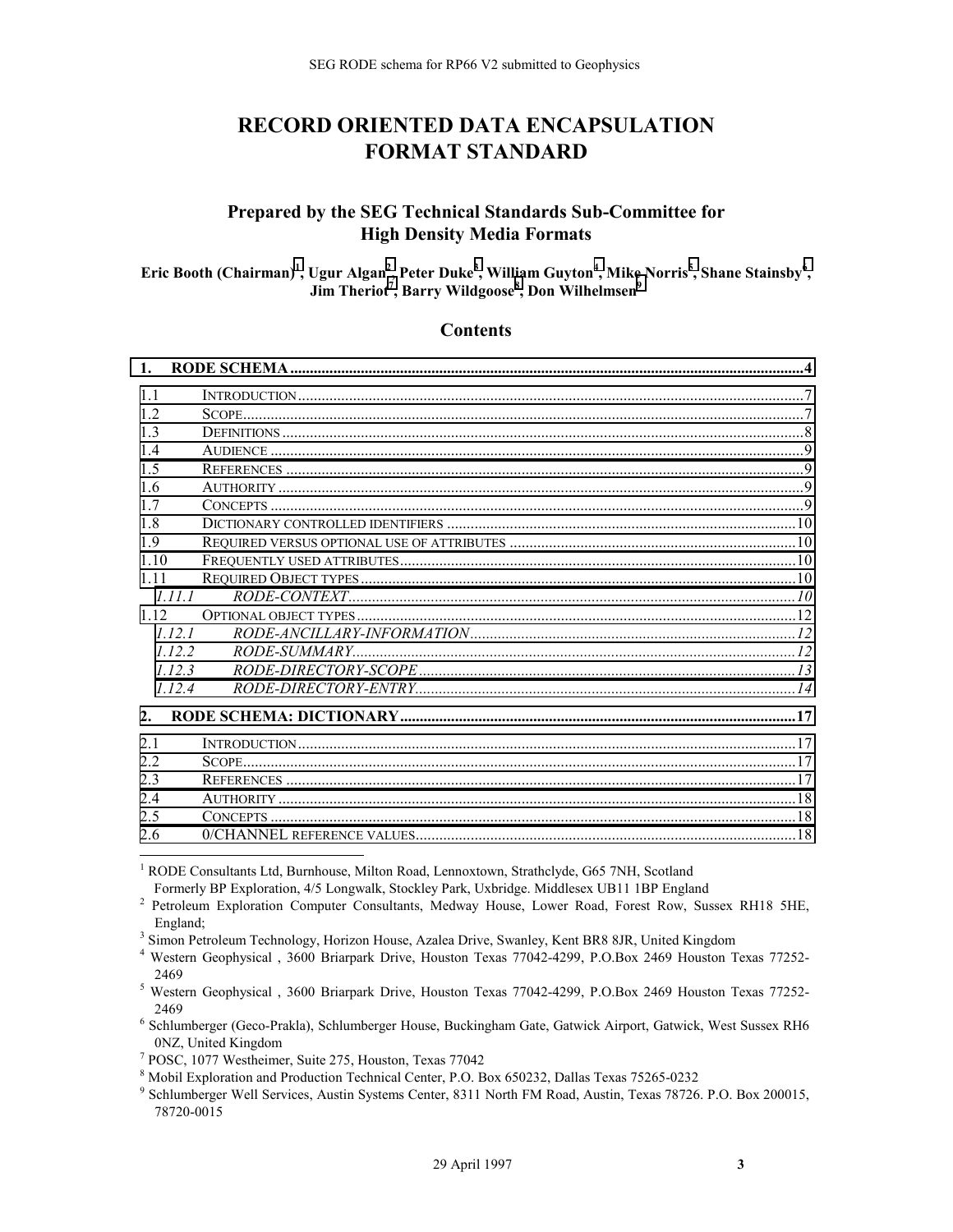| 261   |  |
|-------|--|
| 2.6.2 |  |
| 27    |  |
| 271   |  |
| 272   |  |
| 28    |  |
| 2.8.1 |  |
| 282   |  |
| 3.    |  |
|       |  |
|       |  |
| 31    |  |
| 3.2   |  |
| 33    |  |
| 34    |  |
| 3.5   |  |
| 3.6   |  |
| 3.6.1 |  |
| 3.6.2 |  |

# **List of Figures**

# **List of Tables**

| TABLE 10 RODE-DIRECTORY-SCOPE:DIRECTORY-SCOPE REFERENCE VALUES 21      |  |
|------------------------------------------------------------------------|--|
| TABLE 11 RODE-CONTEXT:SOURCE-MEDIA AND RODE-DIRECTORY-ENTRY:MEDIA-TYPE |  |
|                                                                        |  |
|                                                                        |  |
|                                                                        |  |
|                                                                        |  |
|                                                                        |  |
|                                                                        |  |
|                                                                        |  |
|                                                                        |  |
|                                                                        |  |
|                                                                        |  |
|                                                                        |  |
|                                                                        |  |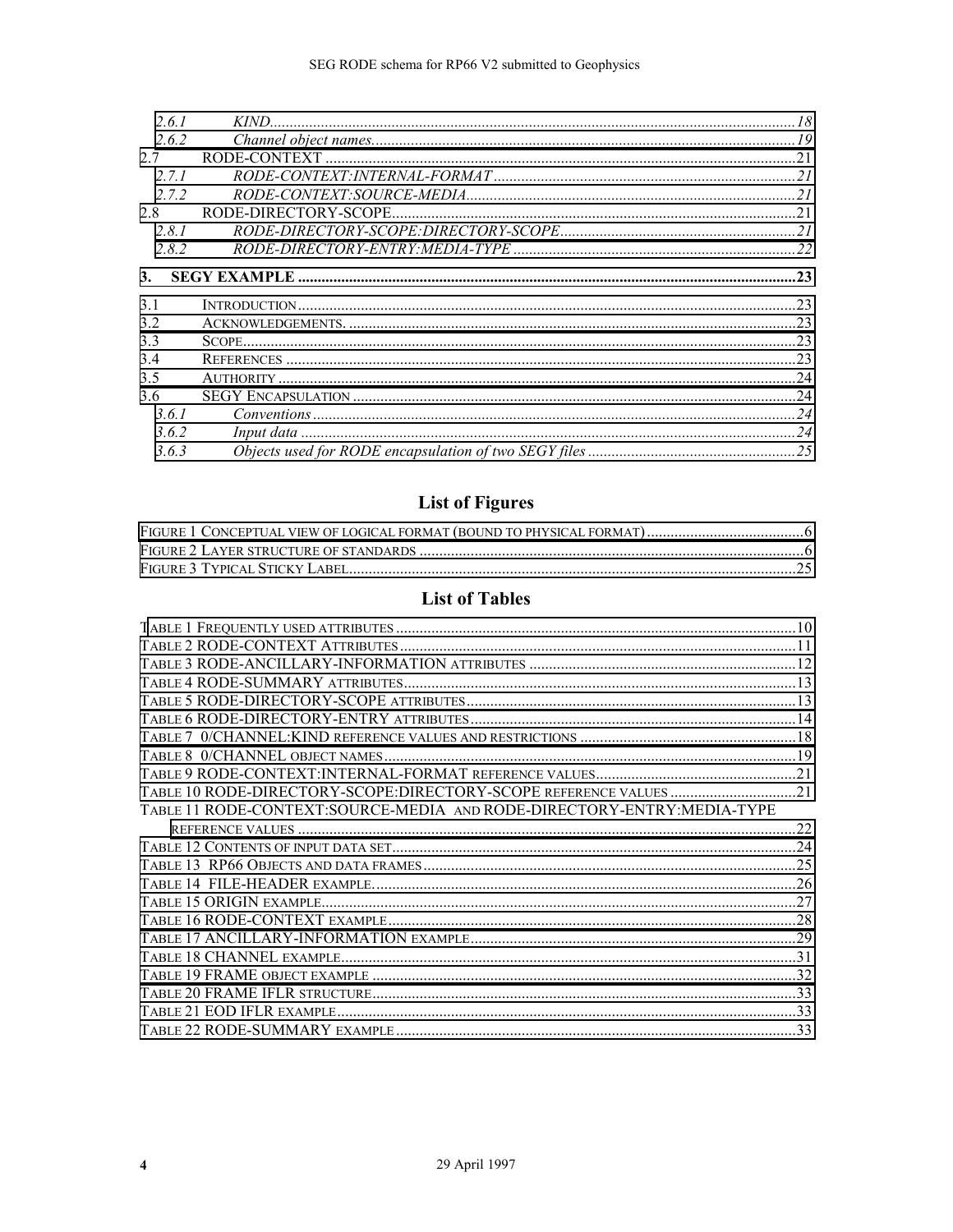# <span id="page-4-0"></span>**1. RODE Schema**

# **Foreword**

This schema was prepared by the Society of Exploration Geophysicists Technical Standards Sub-committee for high density media formats. This standard is administered by the Society of Exploration Geophysicists.

# **Background and Purpose**

Digital data forms the basis of exploration geophysics. The formats used for acquiring and processing data were designed for very specific needs largely determined by the storage systems available. As a result these formats are discipline, system and application dependent. We archive and store this data for many years. The industry has several million seismic field tapes recorded on old media. These archives are growing rapidly with the increasing use of 3-D acquisition for exploration and appraisal.

The introduction of new high capacity media could reduce acquisition, processing, and storage costs and support automated access to the very large volumes of digital data. The processing industry needs to be able to move to the new media in stages protecting their investment in existing software and their ability to process data acquired on both new and old media. A standard encapsulation format provides a standard way of migrating old data into the new environment and allows new data to be recorded efficiently on new media using existing formats.

# **RP66 V2**

Recommended Practice 66, Version1 (RP66 V1) was published by the API in 1991 as a standard exchange format for digital well data. It incorporated the useful features of earlier formats and included the ability to define new objects and attributes. The primary features of RP66 V1 were machine independence, self description, semantic extensibility, and efficient handling of bulk data. A number of efforts by other oil industry groups identified RP66 as a suitable basis for a standard data exchange format. The major limitations of version 1 are its strong bias to well data and traditional media. RP66 version 2 removes the well log bias, provides better physical record structures and includes improvements identified by the users of version 1.

RP-66 has three distinct layers, schema describe user objects, attributes and standard values, the logical layer specifies the syntax used to manage these objects and the physical layer contains generic rules for building physical data records and media bindings for each specific medium. RP-66 assumes that sequential logical records exist within a logical file, the mapping of these data to a physical media ( either as physical files or streams of data) is defined by RP-66.

The RP-66 logical format describes how to encode data in a media independent sequence of 8 bit bytes. At the highest level, the logical format is a sequence of logical files. A logical file is divided into a sequence of related logical records. A logical record contains a set of related values and is subdivided into a sequence of logical record segments. A logical record segment is contained in a visible record. A visible record has a header and trailer and may contain one or more logical record segments. A visible record consists of a sequence of bytes mapped into some physical medium.

[Figure 1](#page-5-0) shows the transition from the media dependent organisation of data (the physical format) to the media independent organisation of data (the logical format). A single physical binding will be defined for each media to provide an optimum compromise between storage efficiency and data security. RP66 logical records contain either sets of related objects in Explicitly Formatted Logical Records (EFLRs) or binary data in Indirectly Formatted Logical records (IFLRs) whose format is defined by one of the preceding objects. The combination of these two record types provides an efficient way of recording descriptive and parameter data with large volumes of digital data in a highly structured but not restrictive manner.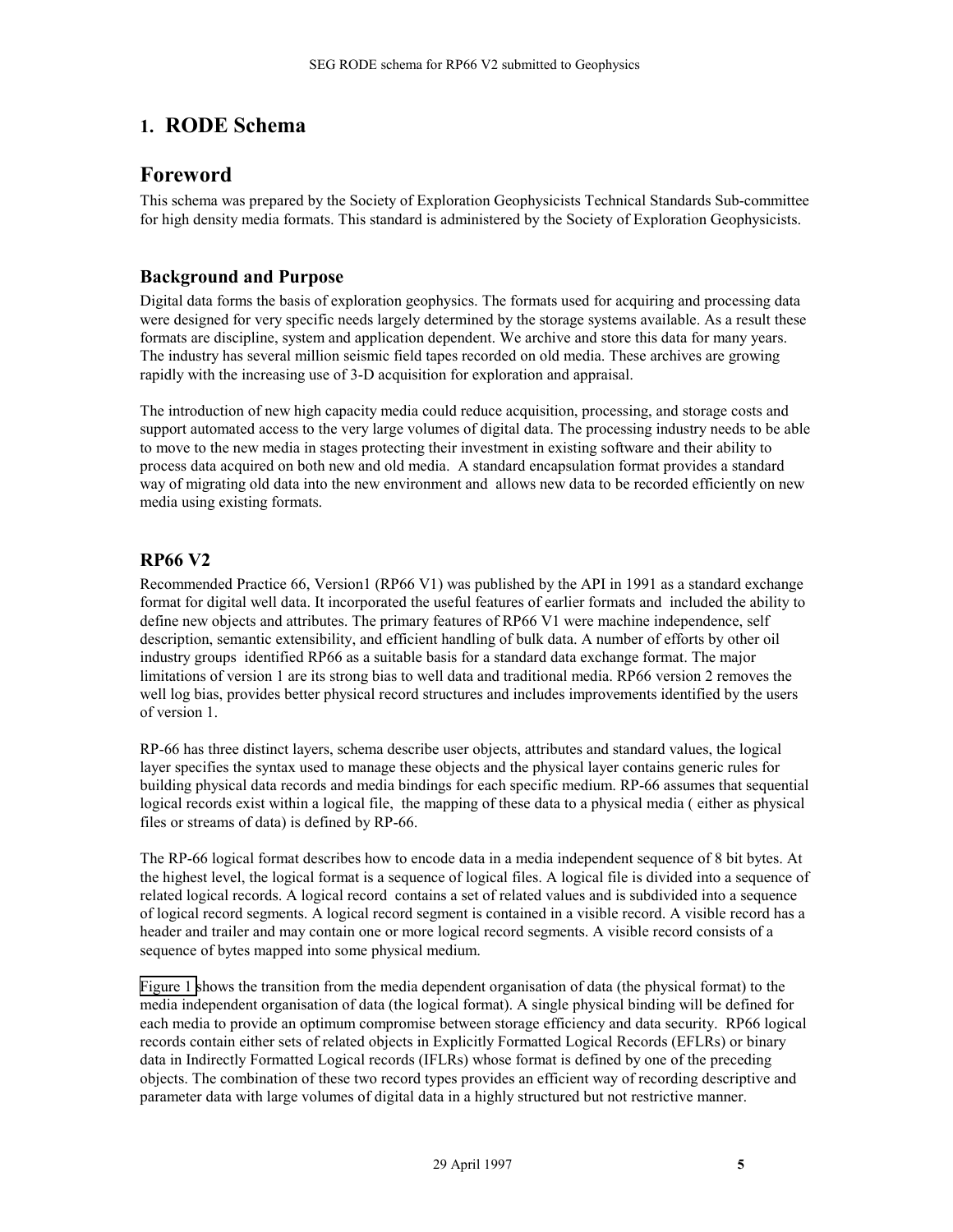<span id="page-5-0"></span>

Figure 1 Conceptual view of logical format (bound to physical format)

# **Layers of standards.**

The oil industry is one of the largest users of data storage systems. These systems are developed by other industries and the standards for these systems are agreed on a global basis. The integration of data and systems within our industry needs common data storage formats and data management structures.

Figure 2 shows a schematic view of the relationship between standards. Global standards are specified by international institutions. The API RP66 Exploration & Production Data Digital Interchange Standard provides an industry neutral means of encoding data using global media, file and network standards. RP66

Figure 2 Layer structure of standards

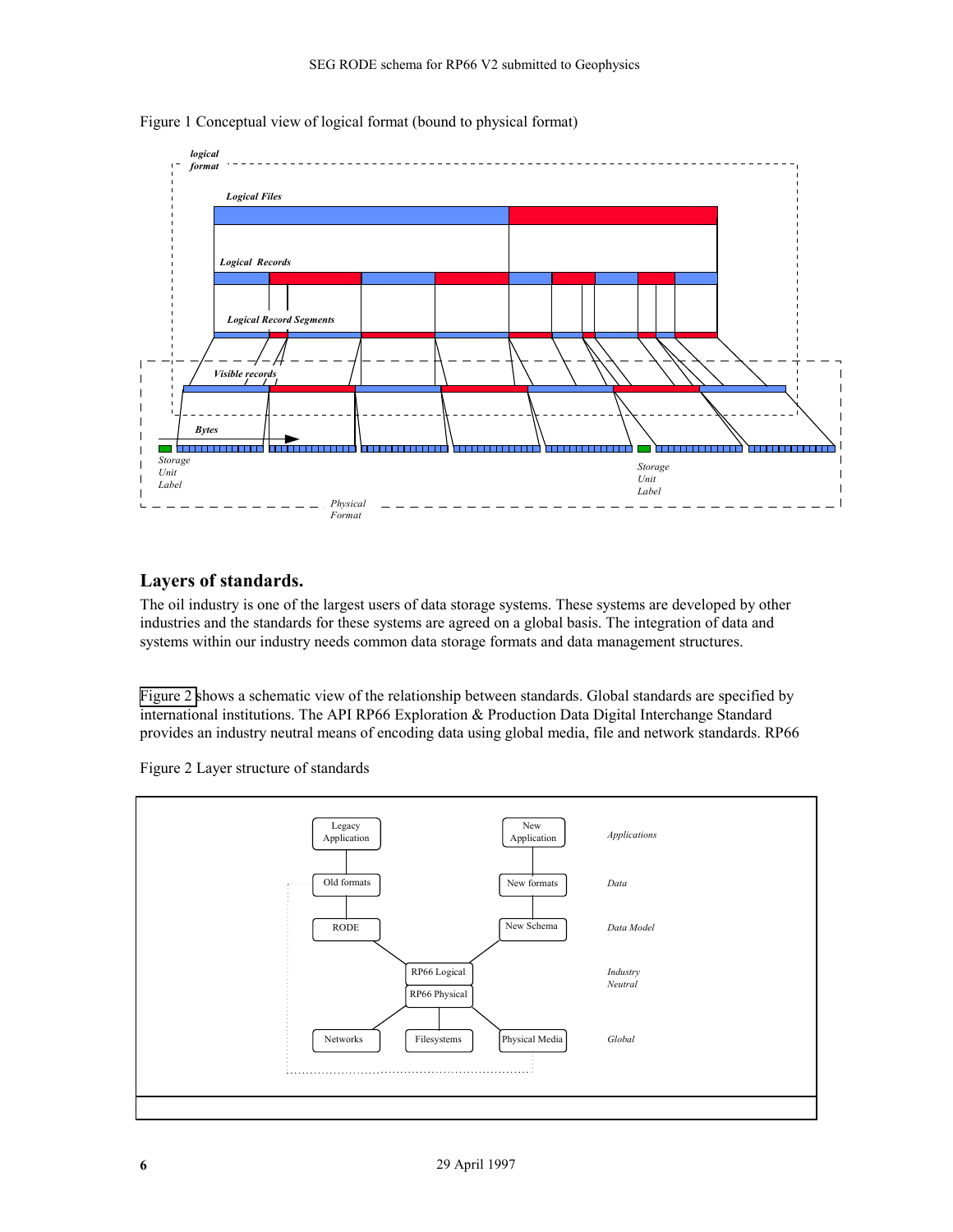<span id="page-6-0"></span>data models are defined as schema that allow applications to access the data. RODE is one such schema that is designed for storing and retrieving data in existing formats using RP66.

### **Acknowledgements.**

This schema is based on proposals developed by the ad-hoc formats and standards committee formed at the Seis-Media meeting held at BPX Stockley Park in April 1993.

The committee thank BP and Mobil for the use of their video-conference facilities. The chairman thanks BP, Mobil and Statoil for their support and funding to complete the work on this schema.

# **Organisation of SEG RODE**

This document is divided into two parts and an appendix. These are described below together with the edition of each that is current with the publication of this edition of the current part**.** 

- 1. Part 1: The RODE schema, first edition 16 August 1995.
- 2. Part 2: The RODE schema dictionary, first edition 16 August 1995.
- 3. Appendix A: Example of encapsulation of two SEGY files.

# **1.1 Introduction**

This standard contains introductory, normative and annotative information. Introductory information comprises everything that precedes section 1.2, Scope. The introductory clauses describe how the standard is organised, and provide background information on the development of this and related standards. Normative information defines the requirements that must be satisfied by any data conforming to this standard. Annotative information contains the rationale for and illustration of the normative information. The standard is completely stated by the normative information.

Different styles are used to distinguish between normative and annotative information. All normative information is written using this font , and is contained either in numbered paragraphs or numbered tables. All figures are annotative, and all annotative text is written in unnumbered paragraphs in italic font and indented as shown here:

*This is a paragraph of annotative text. Its purpose is to include informal comments on the normative information.* 

# **1.2 Scope**

This section describes the SEG RODE schema using the methodology defined in part 1 of RP66 version 2. RP66 provides media independence. The RODE schema is designed to address three problem areas facing the geophysical industry:

- *a) There are several new media technologies, we need a single high level format that can be used on any media.*
- *b) There is a need to store more metadata ( data that identifies who, what, why, when, where) with the data.*
- *c) The volumes of data and the number of files managed are increasing exponentially. There is a need to have a standard method of storing media index and dataset cross reference information.*

*RP66 provides media independence. The RODE schema is designed to encapsulate data in existing formats based on the variable length record and filemark facilities of standard 1/2" magnetic tape.*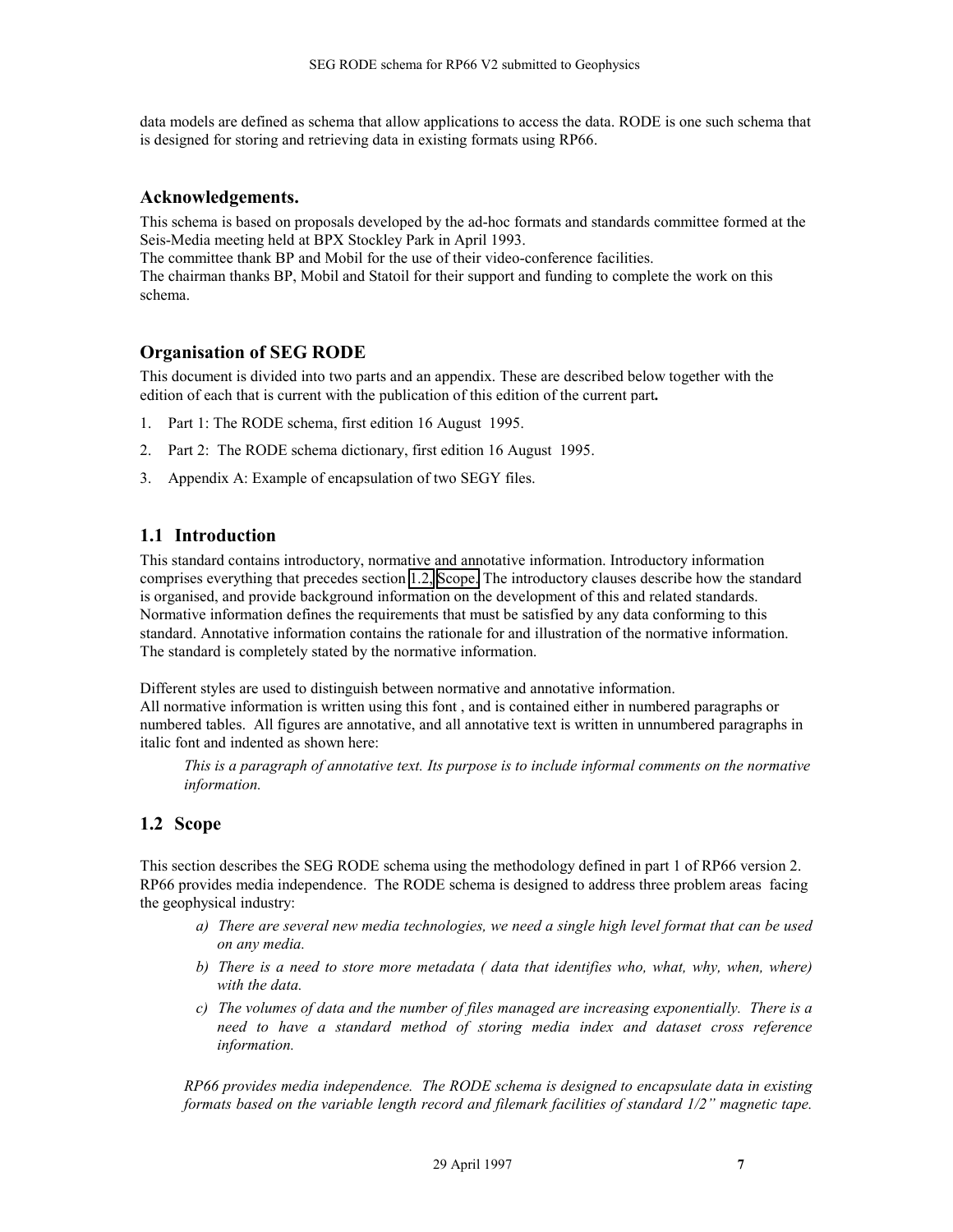<span id="page-7-0"></span>*The schema retains all other status information, if necessary, generated from original tapes during transcription to new media.* 

*The RODE-CONTEXT and RODE-ANCILLARY-INFORMATION objects handle minimal metadata. The schema also allows a direct link to other metadata. The RODE-DIRECTORY-xxxx objects provide basic indexing and cross-referencing functions.* 

# **1.3 Definitions**

- 1. **attribute:** A named item of information or data pertaining to an object.
- 2. **attribute count:** The number of elements in an attribute value.
- 3. **attribute label:** The name of an attribute.
- 4. **attribute representation code:** a code that identifies the recorded representation of each element of an attribute value.
- 5. **attribute units:** An expression that represents the units of measurement of each element of an attribute value.
- 6. **channel:** One or more sequential data values
- 7. data descriptor reference: The name of an object written at the beginning of an IFLR and used to associate the IFLR with the object that describes its contents.
- 8. **data model:** A description of a specification and representation paradigm for data.
- 9. **dictionary:** A database in which identifiers and reference values used under RP66 are maintained and administered.
- 10. **encapsulation:** A process whereby data in one format is packaged with headers, trailers and metadata so that it can be written in another format.
- 11. **EFLR:** Explicitly Formatted Logical Record: The content of an EFLR, that consists of a set of objects, is determined from analysis of the record itself.
- 12. **filemark:** A special record or state of a media index that indicates the end of a physical file.
- 13. **IFLR:** Indirectly Formatted Logical record: The content of an IFLR is determined from analysis of elated EFLRs
- 14. **logical file:** The main unit of data exchange. It consists of a sequence of one or more logical records, beginning with a record containing a single file header object
- 15. **logical record:** An organisation of data values into coherent, semantically related packets of information. A logical record may have any length greater than sixteen bytes and is organised in one of two syntactic forms: explicitly-formatted-logical records or indirectly-formatted-logicalrecords.
- 16. **logical record segment:** A construct that contains the structure necessary to describe and support the physical implementation of a logical record. A logical record is implemented as one or more logical record segments. A segment is wholly contained in a visible record, but two segments of the same logical record may be in different visible records.
- 17. **media binding:** A description of how RP66 visible records are organised for a specific media.
- 18. **metadata:** Information about the data that allows users to identify and understand the data.
- 19. **object:** An instance of a specific object type.
- 20. **object type:** A logical entity of a schema that has a unique type name and one or more defined attributes. Instances of an object type are written in explicitly formatted logical records.
- 21. **organisation code:** A number assigned by the American Petroleum Institute to an organisation that identifies the organisation and represents schemas and dictionaries defined and administered by the organisation.
- 22. **partition:** An independent recording area resulting from physical formatting of the media that can be mounted as though it were a single volume.
- 23. **schema:** A formalised description of the encoding of information defined by a logical model, typically in terms of a data model.
- 24. **storage set:** An ordered set of RP66 storage units, the position in the set is specified in the RP66 storage unit label.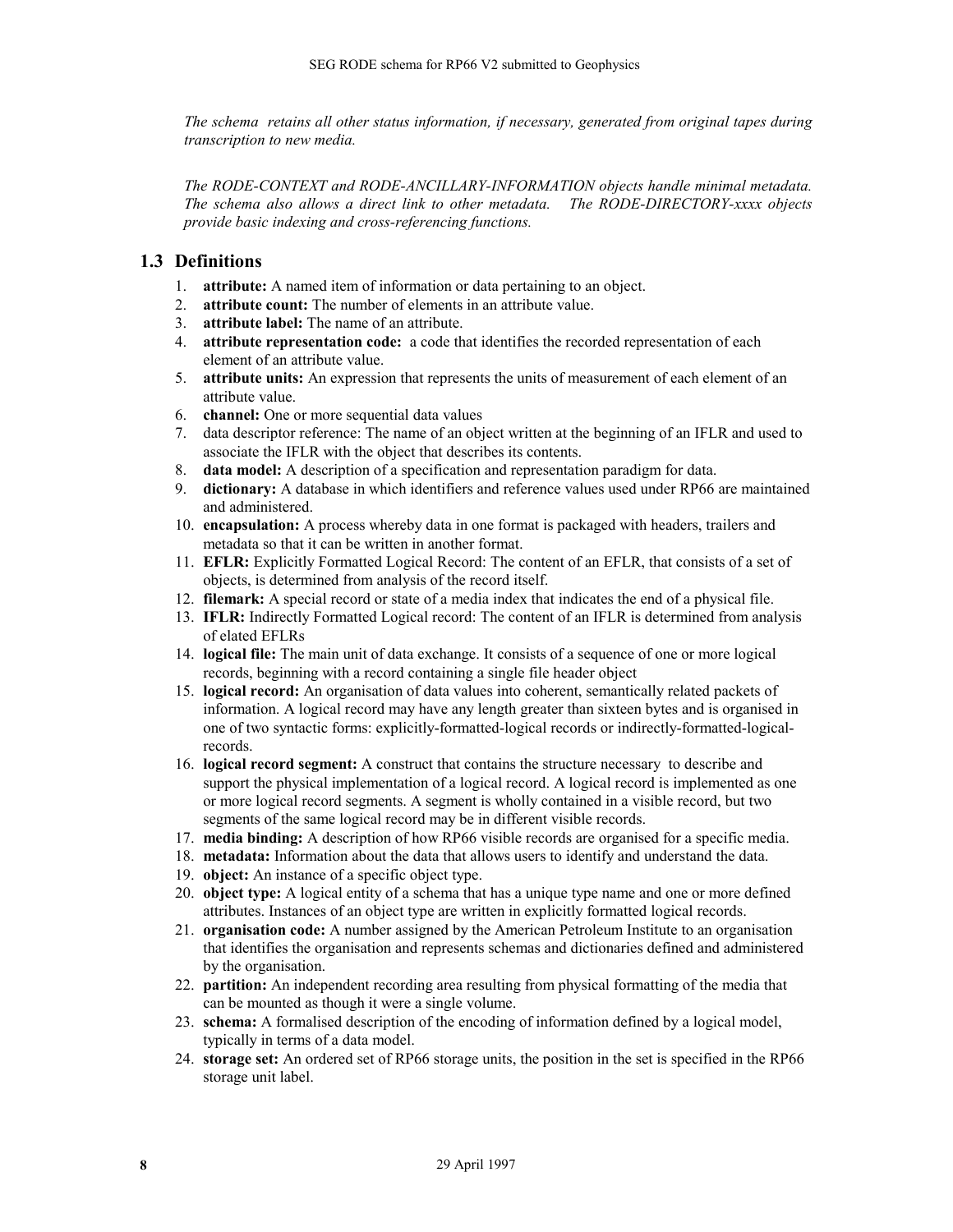- <span id="page-8-0"></span>25. **storage unit:** A logical volume of RP66 data containing one or more RP66 logical files. All data on an RP66 storage unit must be recorded using the same revision of RP66.
- 26. **visible record:** The interface between the logical format and a medium-specific physical format. A visible record has a header, a body, and a trailing length.

### **1.4 Audience**

This document is intended for:

- a) Original developers and maintainers of software
- b) Data administrators
- c) It is assumed that the reader has a basic understanding of API RP66.

#### **1.5 References**

American Petroleum Institute, The October 1994 Committee draft of API Recommended Practice 66, V2, Second Edition, XXXX, 1994 "Recommended Practice for Exploration & Production Data Digital Interchange", catalog number G66002

To order the RP66 standard contact:

American Petroleum Institute Publication Department 1220 L Street NW Washington DC, District of Columbia 20005 Telephone: (202) 682-8375 Fax: (202) 682-8537

### **1.6 Authority**

Changes to the SEG RODE schema are recommended by the SEG Technical Standards High Density Media sub-committee (RP66 Organisation Code 463) and approved by the SEG Technical Standards committee and then the SEG Executive committee.

*The intent is to maintain as much consistency as possible between editions. The principle motivation for a new edition will be to add new object types or attributes.* 

#### **1.7 Concepts**

The RODE schema is a collection of object types specifically designed for the encapsulation of data created using existing geophysical standard formats. These datasets may range from a few hundred bytes to many terabytes. The very large datasets (normally pre-stack 3D seismic data) are usually divided into subsets (typically seismic lines) consisting of many ensembles of variable length records separated by filemarks.

The data model represented by the RODE schema is implied by the descriptions of the object types. The RODE schema provides the following object types for data management:

- a) RODE-CONTEXT used to identify how, when and where the file was created
- b) RODE-DIRECTORY-SCOPE used as a header reference point for a directory of files
- c) RODE-DIRECTORY-ENTRY a generic directory entry that can be stored on the high capacity media

And the following for data storage:

- a) RODE-ANCILLARY-INFORMATION used to store unformatted metadata about a file (e.g. data from a label attached to an input tape)
- b) CHANNEL and FRAME additional channels are defined for the RP66 basic schema so that these industry neutral concepts may be used for encapsulation
- c) RODE-SUMMARY provides a check on the contents of the file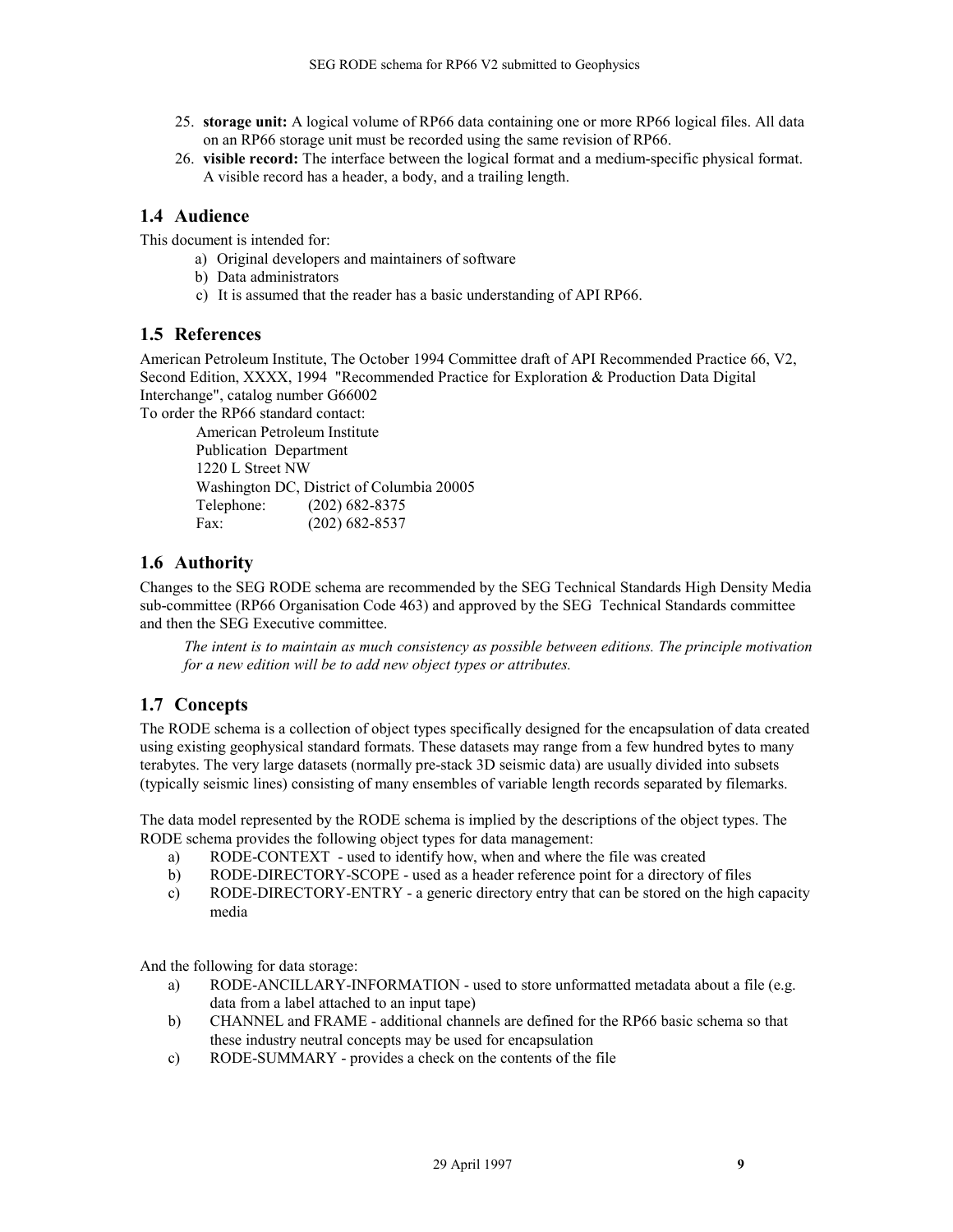# <span id="page-9-0"></span>**1.8 Dictionary controlled identifiers**

The following object types have dictionary controlled identifiers:

- a) RODE-CONTEXT
- b) RODE-DIRECTORY-SCOPE
- c) RODE-DIRECTORY-ENTRY

### **1.9 Required versus optional use of attributes**

Use of any attribute is considered optional unless otherwise stated.

#### **1.10 Frequently used attributes**

Attributes DESCRIPTION and EXTENDED-ATTRIBUTES are used in all object types as specified in the RP66 basic schema. The restrictions on the values of these attributes are shown in Table 1. The tables are in the same format as that used in RP66 where "c" specifies the number of values allowed, "r" specifies the representation code and "u" specifies the units ("u=" specifies that this attribute is unitless.).

Table 1 Frequently used attributes

| <b>Attribute Label</b> | <b>Restrictions</b>             | <b>Note</b> |
|------------------------|---------------------------------|-------------|
| <b>DESCRIPTION</b>     | $c=1$ , $r = \text{asc11}, u =$ |             |
| EXTENDED-ATTRIBUTES    | $r = object, u =$               |             |

**Notes:** 

- 1. DESCRIPTION is a human readable textual description of the object and is not intended to impose or posses syntactic or semantic content. It is available in all RODE schema object types and has the same meaning everywhere.
- 2. EXTENDED-ATTRIBUTES is a list of references to other objects, typically in other schemas, that contain additional privately-defined attributes that apply to a given object. It is available for all RODE schema objects and has the same meaning everywhere.

# **1.11 Required Object types**

#### **1.11.1 RODE-CONTEXT**

The RODE-CONTEXT object provides a framework for all the metadata specifically associated with encapsulation and data management.

[Table 2 s](#page-10-0)hows the RODE-CONTEXT attributes and their properties.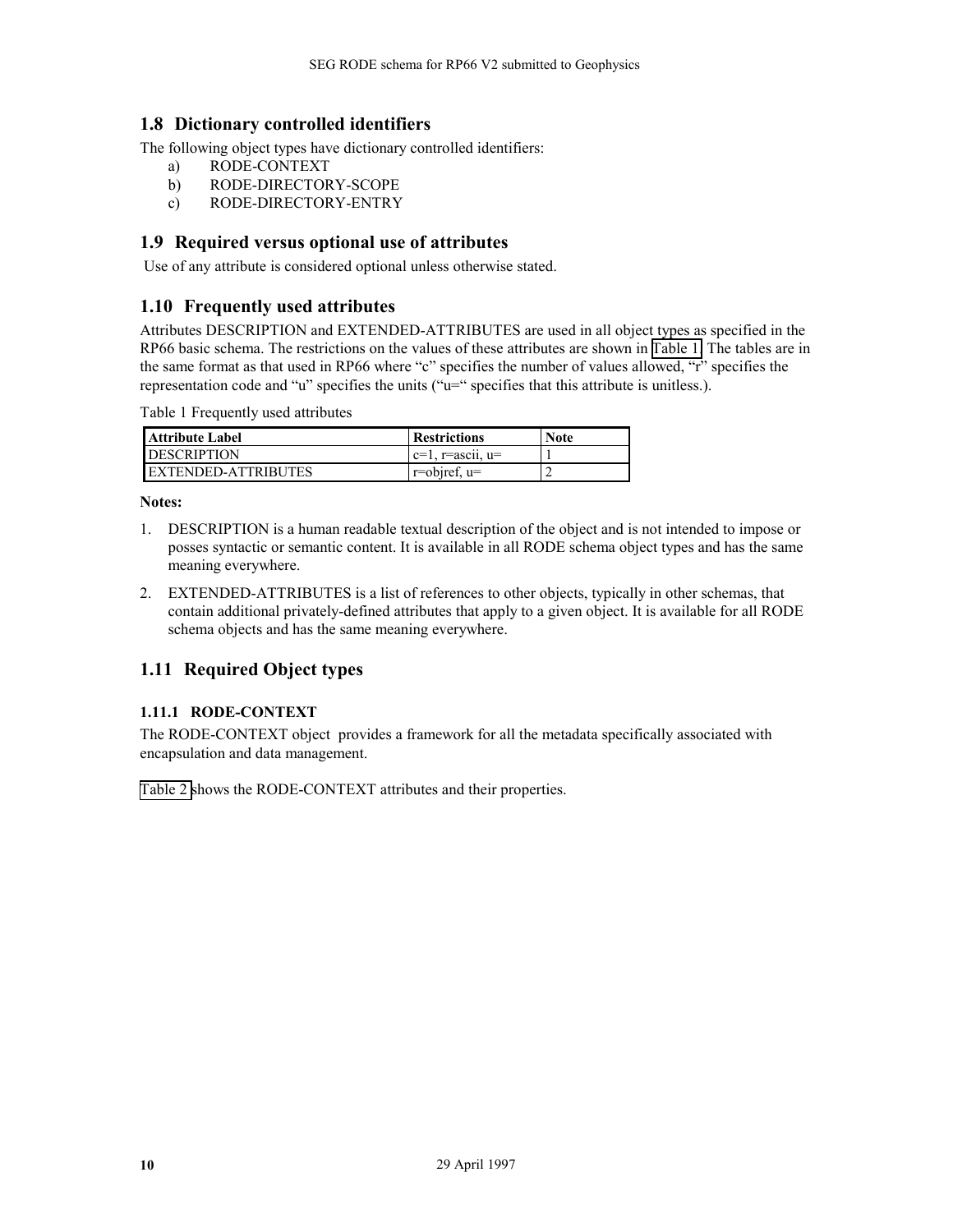| <b>Attribute Label</b>      | <b>Restrictions</b>      | <b>Mandatory</b> | <b>Note</b>    |
|-----------------------------|--------------------------|------------------|----------------|
| <b>INTERNAL-FORMAT</b>      | $c=1$ , r=ident, $u=$    | Yes              |                |
| OPERATING-SYSTEM            | $c=1$ , $r=ascii$ , $u=$ | Yes              | $\overline{2}$ |
| <b>PROGRAM</b>              | $r = \text{ascii}, u =$  | Yes              | 3              |
| PROGRAM-VERSION             | r=ascii, u=              | Yes              | $\overline{4}$ |
| <b>AUTHOR-CODE</b>          | $c=1$ , r=ulong, $u=$    | N <sub>0</sub>   | 5              |
| <b>AUTHOR-NAME</b>          | $c=1$ , $r=ascii$ , $u=$ | Yes              | 6              |
| PRODUCER-CODE               | $c=1$ , r=ulong, $u=$    | N <sub>0</sub>   | 7              |
| PRODUCER-NAME               | $c=1$ , $r=ascii$ , $u=$ | Yes              | 8              |
| PRODUCER-SYSTEM             | $c=1$ , $r=ascii$ , $u=$ | Yes              | 9              |
| PRODUCER-DRIVE              | $c=1$ , $r=ascii$ , $u=$ | Yes              | 10             |
| <b>CLIENT-COMPANY</b>       | $r = \text{ascii}, u =$  | Yes              | 11             |
| META-DATA-ROOT              | $c=1$ , r=objref, $u=$   | N <sub>0</sub>   | 12             |
| SOURCE-COMPANY              | $r = \text{ascii}, u =$  | No               | 13             |
| SOURCE-PRODUCER-CODE        | $c=1$ , r=ulong, $u=$    | N <sub>0</sub>   | 14             |
| <b>SOURCE-PRODUCER-NAME</b> | $c=1$ , $r=ascii$ , $u=$ | N <sub>0</sub>   | 15             |
| <b>SOURCE-COMMENTS</b>      | $c=1$ , $r=ascii$ , $u=$ | No               | 16             |
| SOURCE-CREATION-TIME        | $c=1$ , $r = dt$ ime     | N <sub>0</sub>   | 17             |
| <b>SOURCE-IDENTIFIER</b>    | $c=1$ , r=ident, $u=$    | N <sub>0</sub>   | 18             |
| <b>SOURCE-MEDIA</b>         | $c=1$ , r=ident, $u=$    | N <sub>0</sub>   | 19             |

#### <span id="page-10-0"></span>Table 2 RODE-CONTEXT Attributes

#### **Notes:**

A RODE-CONTEXT object is referenced by the context attribute of one or more origin objects and provides contextual information about data in the logical file having the same origins.

Items 13-19 are provided for encapsulation of data copied from existing media.

- 1. The INTERNAL-FORMAT attribute contains the name of the Format of the data that has been encapsulated. This is a required attribute, it is not dictionary controlled but the recommended names for common formats in the RODE schema dictionary must be used where applicable. If the input format is unknown at the time of encapsulation, this must be explicitly stated as UNDETERMINED.
- 2. The OPERATING-SYSTEM attribute should clearly identify the operating system used to create the file including version numbers where appropriate.
- 3. The PROGRAM attribute is the name of the program used to generate the RODE data. There is no restriction on the count for this attribute as it is possible to have several programs linked together to produce a RODE file.
- 4. The PROGRAM-VERSION is the author's description of the version of their program used to create the logical file.
- 5. The AUTHOR-CODE attribute is the API code of the organisation that wrote the encapsulation software. This field may be absent if the organisation does not have a code.
- 6. The AUTHOR-NAME attribute is the organisation name that wrote the RODE implementation.
- 7. The PRODUCER-CODE attribute is the API code for the organisation that created this logical file. This field may be absent if the organisation does not have a code.
- 8. The PRODUCER-NAME attribute is the name of the organisation that created this logical file.
- 9. The PRODUCER-SYSTEM attribute is the host identifier for the system that created the data.
- 10. The PRODUCER-DRIVE attribute is the host computer's identification for the drive that created this file
- 11. The CLIENT-COMPANY attribute is the name of the client company or companies for whom the output data was written.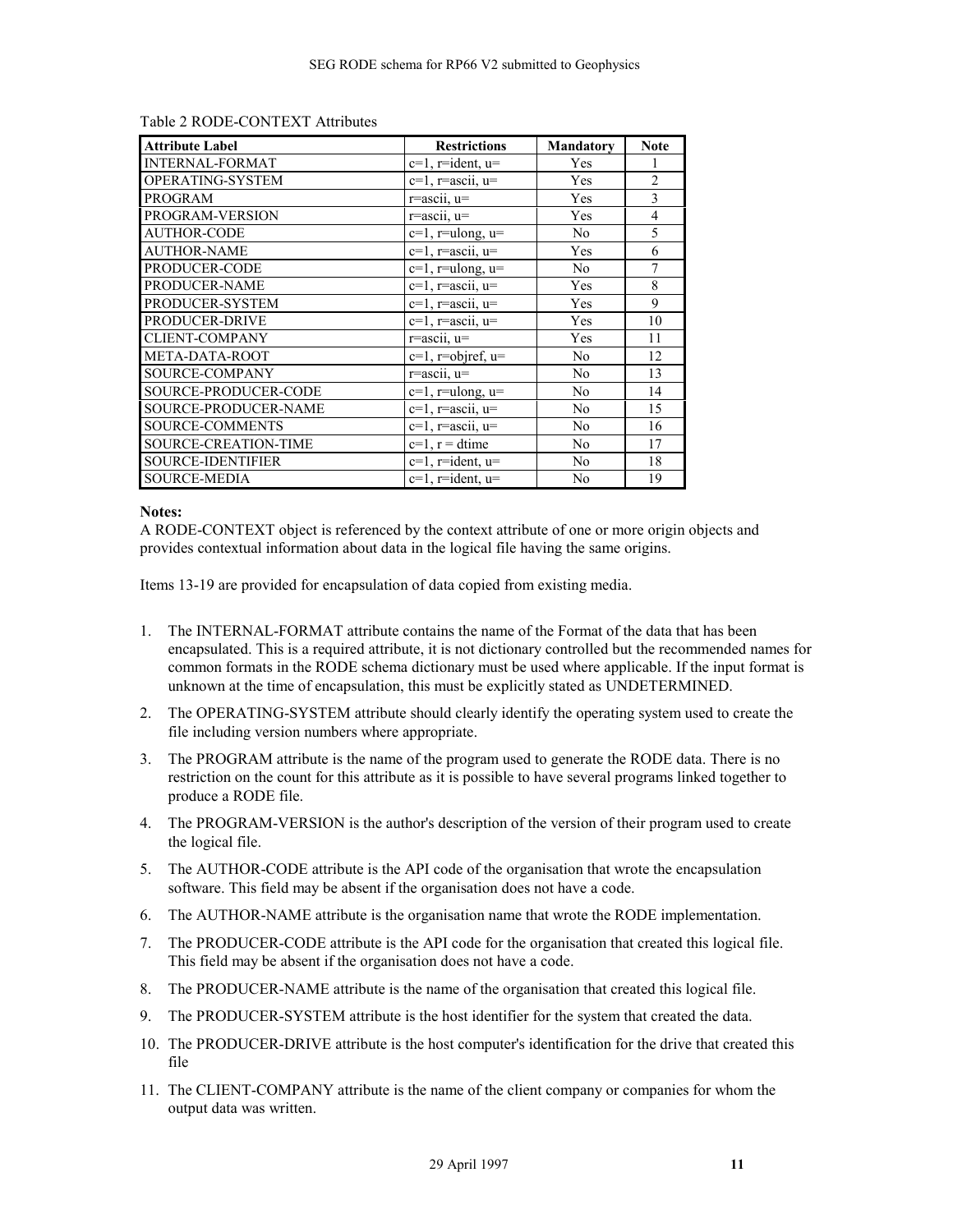- <span id="page-11-0"></span>12. The META-DATA-ROOT attribute is the object reference of another object containing RP66 metadata related to this RODE dataset.
- 13. The SOURCE-COMPANY attribute is the name of the client company for whom the data was originally acquired.
- 14. The SOURCE-PRODUCER-CODE attribute is the API code (where available) of the company that created the original data set.
- 15. The SOURCE-PRODUCER-NAME attribute is the name of the company that created the original dataset.
- 16. The SOURCE-COMMENTS attribute allows the inclusion of any additional metadata for subsequent cataloguing and interpretation of stored data.
- 17. The SOURCE-CREATION-TIME attribute is the time and date that the original dataset was created.
- 18. The SOURCE-IDENTIFIER attribute is the user's identification for the original media (the tape number).
- 19. The SOURCE-MEDIA attribute is the generally accepted name for the media that was used to store the original data. e.g. 800 bpi 1/2" tape will be coded as 800-BPI . The RODE schema dictionary contains a list of recommended names of common media. This attribute is not dictionary controlled to allow the specification of old or special media types. If the media is in the RODE standard list (see the RODE schema dictionary) the specified name must be used.

### **1.12 Optional object types**

#### **1.12.1 RODE-ANCILLARY-INFORMATION**

 The Ancillary-Information Object provides a means of storing metadata without reference to an external model. It allows the recording of all information about the dataset that is available at the time of encapsulation in a structured manner.

Table 3 shows the attributes and their properties of the RODE-ANCILLARY-INFORMATION object.

| Attribute Label    | <b>Restrictions</b>                      | <b>Mandatory</b> | Note |
|--------------------|------------------------------------------|------------------|------|
| <b>DESIGNATION</b> | $\cdot$ .<br>$\alpha =$<br>$r =$ asc $u$ | Yes              |      |
| <b>IVALUE</b>      |                                          | Yes.             |      |

#### Table 3 RODE-ANCILLARY-INFORMATION attributes

**Notes:** 

- 1. The ANCILLARY-INFORMATION object is not mandatory, but if used then both attributes are required for each object.
- 2. The DESIGNATION attribute must provide sufficient identification of the information for future reference.
- 3. The VALUE attribute contains the actual value or values assigned to this attribute.

### **1.12.2 RODE-SUMMARY**

The RODE-SUMMARY object provides a means of storing summary information about the data that has been encapsulated. This is useful to double check the integrity of the copy process. [Table 4](#page-12-0) shows the attributes and properties of the RODE-SUMMARY object.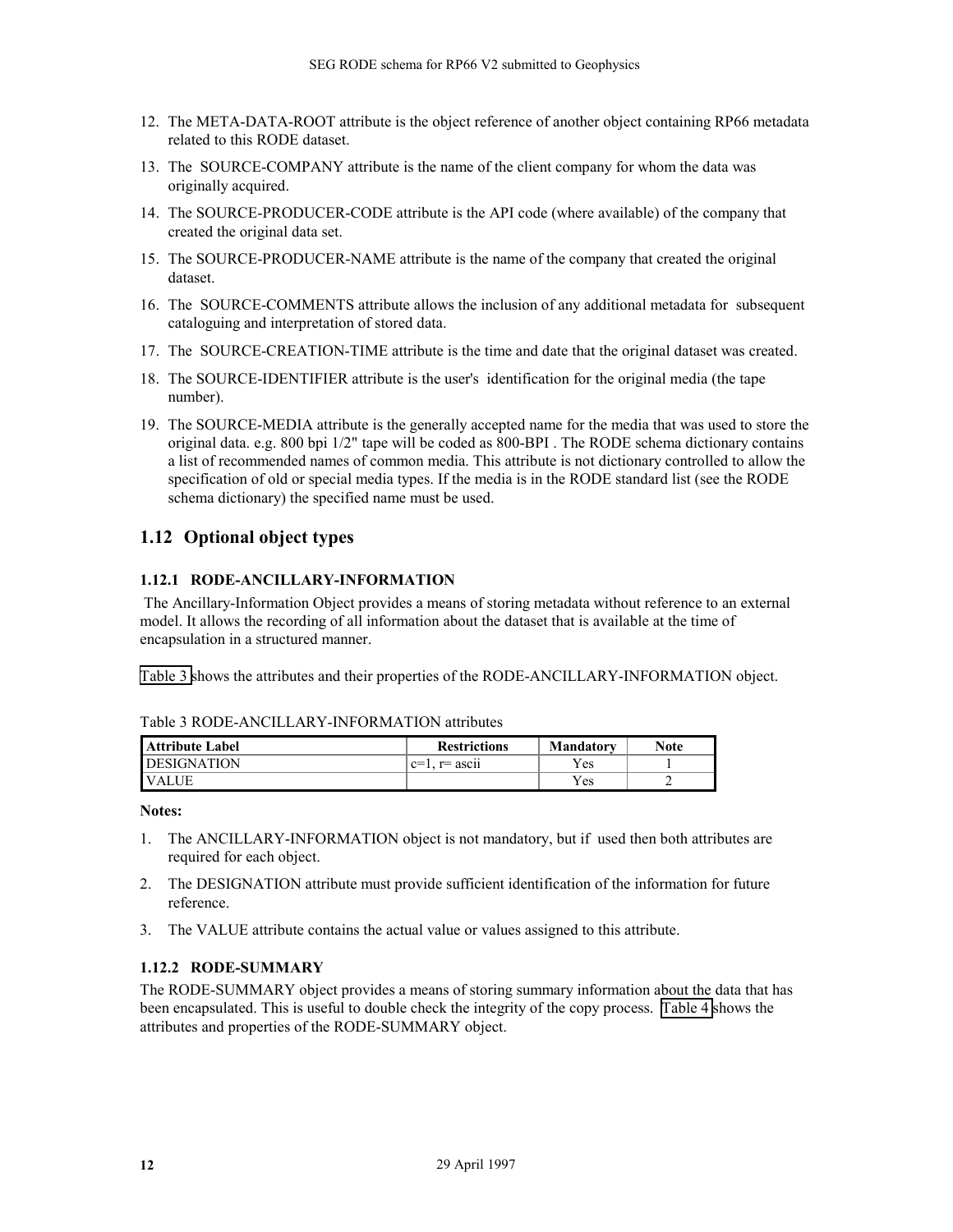| <b>Attribute Label</b> | <b>Restrictions</b>   | <b>Mandatory</b> | <b>Note</b> |
|------------------------|-----------------------|------------------|-------------|
| NUMBER-OF-BYTES-HIGH   | $c=1$ , r=ulong, $u=$ | N <sub>0</sub>   |             |
| NUMBER-OF-BYTES-LOW    | $c=1$ , r=ulong, $u=$ | N <sub>0</sub>   |             |
| NUMBER-OF-RECORDS      | $c=1$ , r=ulong, $u=$ | Yes              |             |
| NUMBER-OF-FILES        | $c=1$ , r=ulong, $u=$ | Yes              |             |
| NUMBER-OF-ERRORS       | $c=1$ , r=ulong, $u=$ | N <sub>0</sub>   |             |
| NUMBER-OF-EOTS         | $c=1$ , r=ulong, $u=$ | N <sub>0</sub>   |             |
| NUMBER-OF-EOFS         | $c=1$ , r=ulong, $u=$ | No               |             |

<span id="page-12-0"></span>Table 4 RODE-SUMMARY attributes

#### **Notes:**

- 1. The NUMBER-OF-BYTES-HIGH attribute and the NUMBER-OF-BYTES-LOW attribute allow the total number of bytes of the encapsulated data to be saved for future reference. The total number of bytes read is : NUMBER-OF-BYTES-HIGH \* 1024 \* 1024 \*1024 + NUMBER-OF-BYTES-LOW.
- 2. The NUMBER-OF-RECORDS attribute is the number of data records read from the encapsulated data and transferred to the output.
- 3. The NUMBER-OF-FILES attribute is the number of input data files transferred to the output, this does not include any zero length files resulting from two or more consecutive end of file marks on the input media.
- 4. The NUMBER-OF-ERRORS attribute is a count of the number of unrecovered errors on the input data stream where a RODE-ERROR condition was recorded.
- 5. The NUMBER-OF-EOTS attribute is the number of End Of Media warnings that have been included in this file, note that a double EOF is not considered to be equivalent to an EOT for RODE.
- 6. The NUMBER-OF-EOFS attribute is the total number of EOF markers recorded in the encapsulated file.

#### **1.12.3 RODE-DIRECTORY-SCOPE**

The RODE-DIRECTORY-SCOPE object acts as a header reference point for a RODE directory. Table 5 shows the properties of the single attribute for the RODE-DIRECTORY-SCOPE object.

| Table 5 RODE-DIRECTORY-SCOPE attributes |
|-----------------------------------------|
|-----------------------------------------|

| <b>Attribute Label</b> | <b>Restrictions</b>             | Mandatory | Note |
|------------------------|---------------------------------|-----------|------|
| <b>DIRECTORY-SCOPE</b> | $r$ =ident.<br>$\sim$<br>$11 =$ | r es      |      |

#### **Notes:**

1. The DIRECTORY-SCOPE attribute specifies the reason the directory was created, for example FILE-SET-DIRECTORY for all files in a File Set. STORAGE-UNIT-DIRECTORY for all files on a Storage Unit. STORAGE-SET-DIRECTORY for all files on a Storage Set. PROCESSING-HISTORY-DIRECTORY for all files used to generate this file-set

If a directory is created for another reason it should be stated in a similar form. RODE directories provide a structure whereby a disjoint set of files may be linked together and managed as a unit. Please contact the SEG with suggestions for additional directory types that can be issued as a minor revision to this document.

*We recommend that a RODE-STORAGE-UNIT directory should be written on any high capacity storage unit that is archived, retention of this information with the media will greatly simplify future data management.*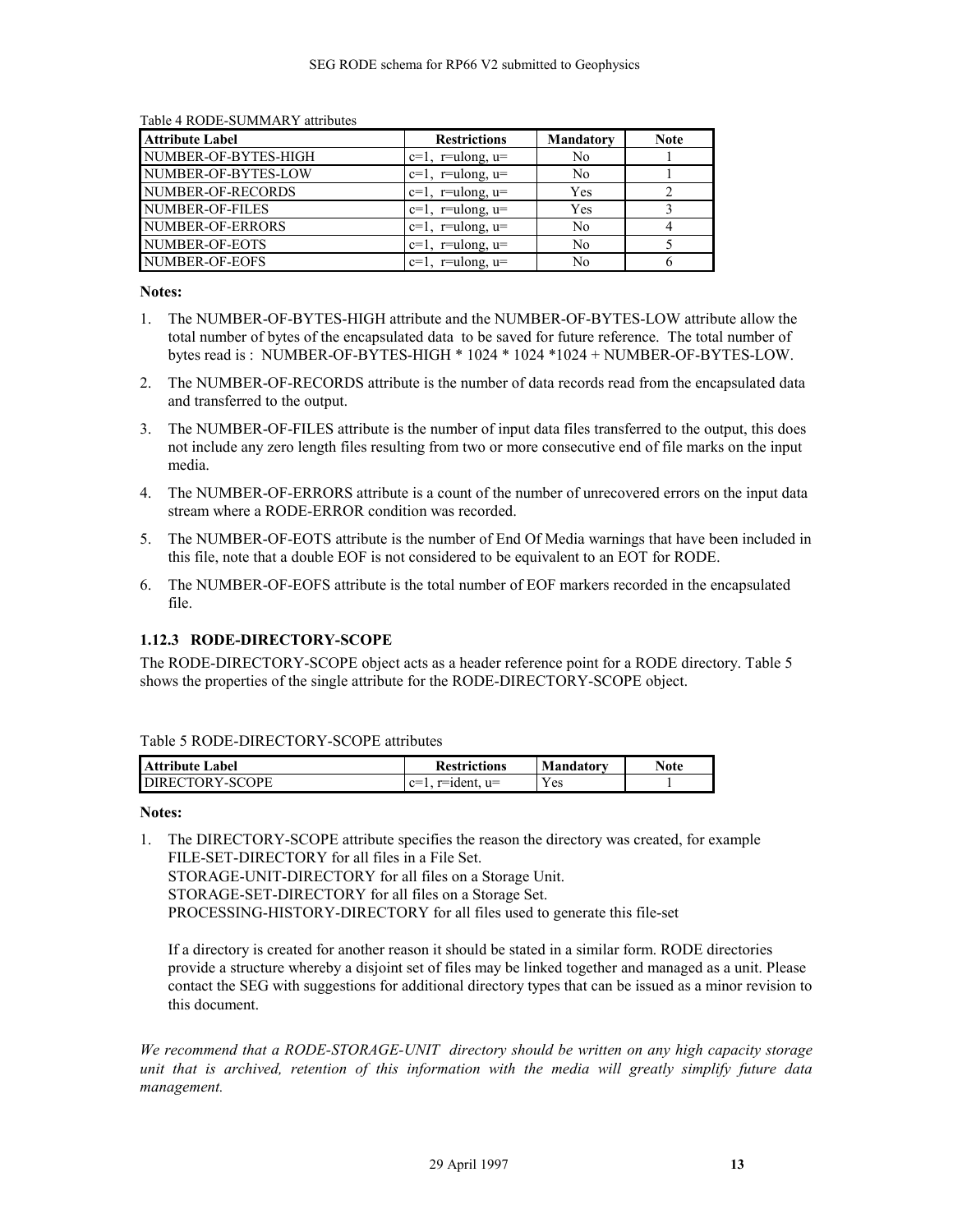#### <span id="page-13-0"></span>**1.12.4 RODE-DIRECTORY-ENTRY**

The RODE-DIRECTORY-ENTRY object is a RODE specific object provided to allow the storage of media management information within the RP66 format. The attributes of the RODE-DIRECTORY-ENTRY object are given inTable 6:

| <b>Attribute Label</b>      | <b>Restrictions</b>        | <b>Mandatory</b> | <b>Note</b>    |
|-----------------------------|----------------------------|------------------|----------------|
| RODE-DIRECTORY-SCOPE        | $r = \text{obname}, u =$   | Yes              |                |
| <b>FILE-SET-NAME</b>        | $c=1$ , $r=ascii$ , $u=$   | Yes              | $\overline{2}$ |
| <b>FILE-SET-NUMBER</b>      | $c=1$ , r=ident, $u=$      | Yes              | 3              |
| PRODUCER-CODE               | $c=1$ , r=ulong, $u=$      | N <sub>0</sub>   | 3              |
| PRODUCER-NAME               | $c=1$ , r=ident, $u=$      | Yes              | $\overline{4}$ |
| STORAGE-SET-ID              | $c=1$ , r=ident, $u=$      | Yes              | 5              |
| <b>VOLUME-SERIAL-NUMBER</b> | $c=1$ , r=ident, $u=$      | Yes              | 6              |
| FILE-SEQUENCE-NUMBER        | $c=1$ , $r=ascii$ , $u=$   | Yes              | 7              |
| <b>FILE-ID</b>              | $c=1$ , $r=ascii$ , $u=$   | Yes              | 8              |
| <b>FILE-NUMBER</b>          | $c=1$ , r=ulong, $u=$      | Yes              | 9              |
| <b>CREATION-DATE</b>        | $c=1$ , $r = dt$ ime, $u=$ | Yes              | 10             |
| <b>MEDIA-TYPE</b>           | $c=1$ , r=ident, $u=$      | Yes              | 11             |
| <b>PARTITION</b>            | $c=1$ , $u=$               | media            | 12             |
|                             |                            | dependent        |                |
| PHYSICAL-FILE-NUMBER        | $c=1$ , r=ulong, $u=$      | media            | 13             |
|                             |                            | dependent        |                |
| PHYSICAL-ADDRESS            |                            | media            | 14             |
|                             |                            | dependent        |                |

Table 6 RODE-DIRECTORY-ENTRY attributes

#### **Notes:**

1. The RODE-DIRECTORY-SCOPE attribute contains the object names of the RODE-DIRECTORY-SCOPE objects that define the directories. A RODE directory is the collection of all RODE-DIRECTORY-ENTRY objects that have a common RODE-DIRECTORY-SCOPE attribute. A single RODE-DIRECTORY-ENTRY may be a member of more than one RODE directory.

 *The remaining attributes of this object refer to the file being described. Their values are either copies of the values of attributes of the file's defining origin or its RODE-CONTEXT (if appropriate) or they are values defining the location of the file.* 

- 2. The FILE-SET-NAME attribute matches the file-set-name of the file's defining origin object, i.e. the first origin object in the file.
- 3. The FILE-SET-NUMBER attribute is the file set number from the file's defining origin.
- 4. The PRODUCER-CODE and PRODUCER-NAME attribute are copied from the rode-context object.
- 5. The STORAGE-SET-ID attribute is the storage set identifier sub-field from the storage unit label.
- 6. The VOLUME-SERIAL-NUMBER attribute is the volume serial number sub-field of the storage unit label.
- 7. The FILE-ID attribute is copied from the file-header object and contains a descriptive identifier for the file.
- 8. The FILE-SEQUENCE-NUMBER attribute is the positive integer taken from the file's file-header object that indicates the relative sequential position of the file in the storage set. This number is recorded in each visible record and provides a means of navigating through a storage set using RP66 data.
- 9. The FILE-NUMBER attribute is the sequential logical file number within the file-set.
- 10. The CREATION-DATE is the date and time when a logical file was created.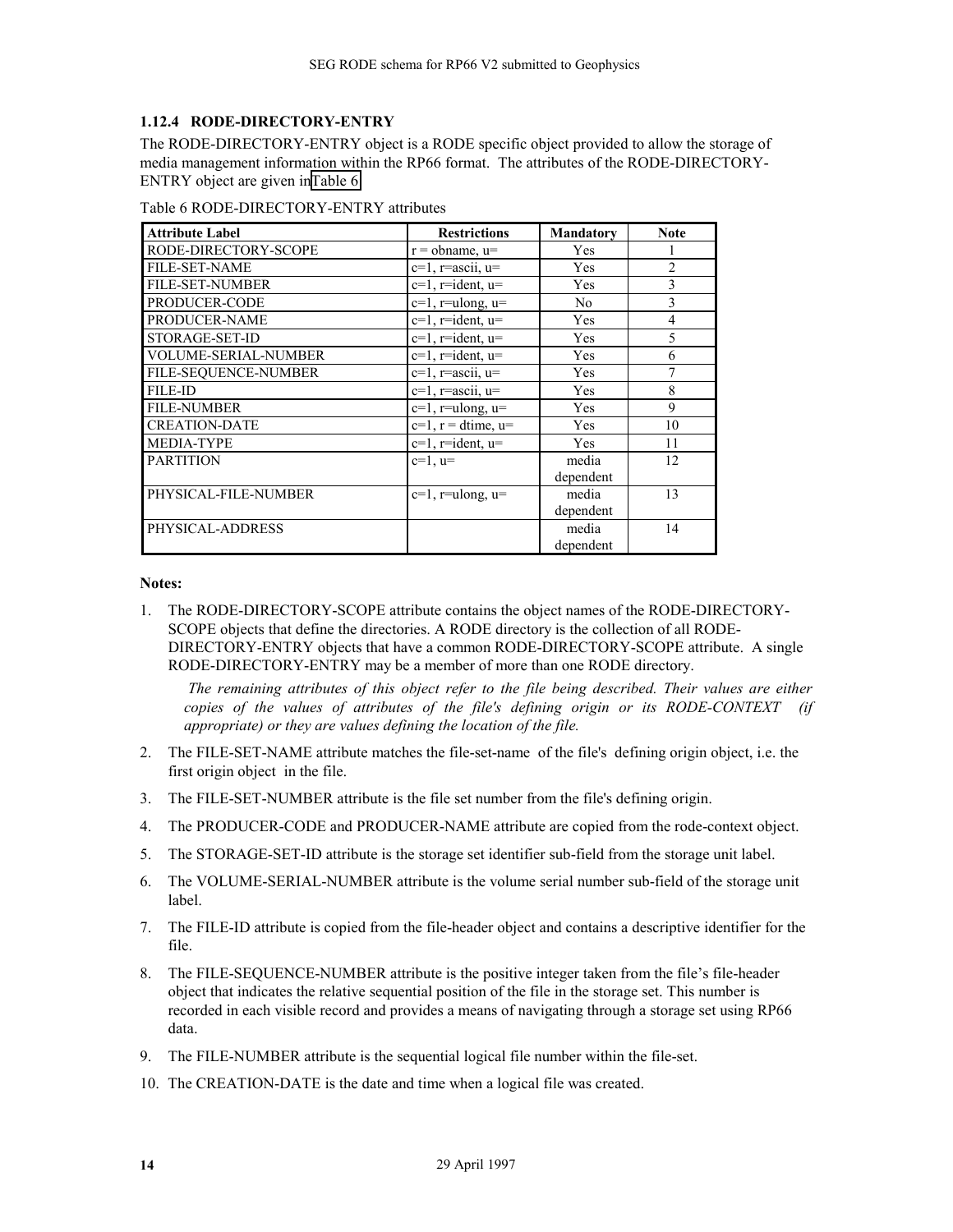- 11. The MEDIA-TYPE attribute is the accepted name of the media including density. The RODE schema dictionary contains a list of current media and density options with recommended names. The names in the list should be used for the media designated, other media should be given their accepted commercial name and the committe advised that the schema is being used for this media.
- 12. The PARTITION must be specified if the media supports partitions.
- 13. The PHYSICAL-FILE-NUMBER attribute is the position of the physical file on the media as seen by the device sub-system for the physical file. For some media this will be recorded on a separate track, for other media it is the sequential file number and is the only method for faster access to a file (i.e. forward space over N previous files).
- 14. The PHYSICAL-ADDRESS attribute allows rapid access to the physical file using the appropriate scheme for the specific media. The value of this attribute will be media specific and is only meaningful in conjunction with the media type. Many helical scan media provide absolute address tracks that can be read whilst the media is moving at high speed. Direct addressing can be to a specific set of tracks on a Helical Scan system or to a track and block on a Serpentine system. The interpretation of this field will depend on the media specified by the MEDIA-TYPE attribute. For some media this is not an absolute address so the user (or the device driver) should always check that the media is correctly positioned at the start of the file.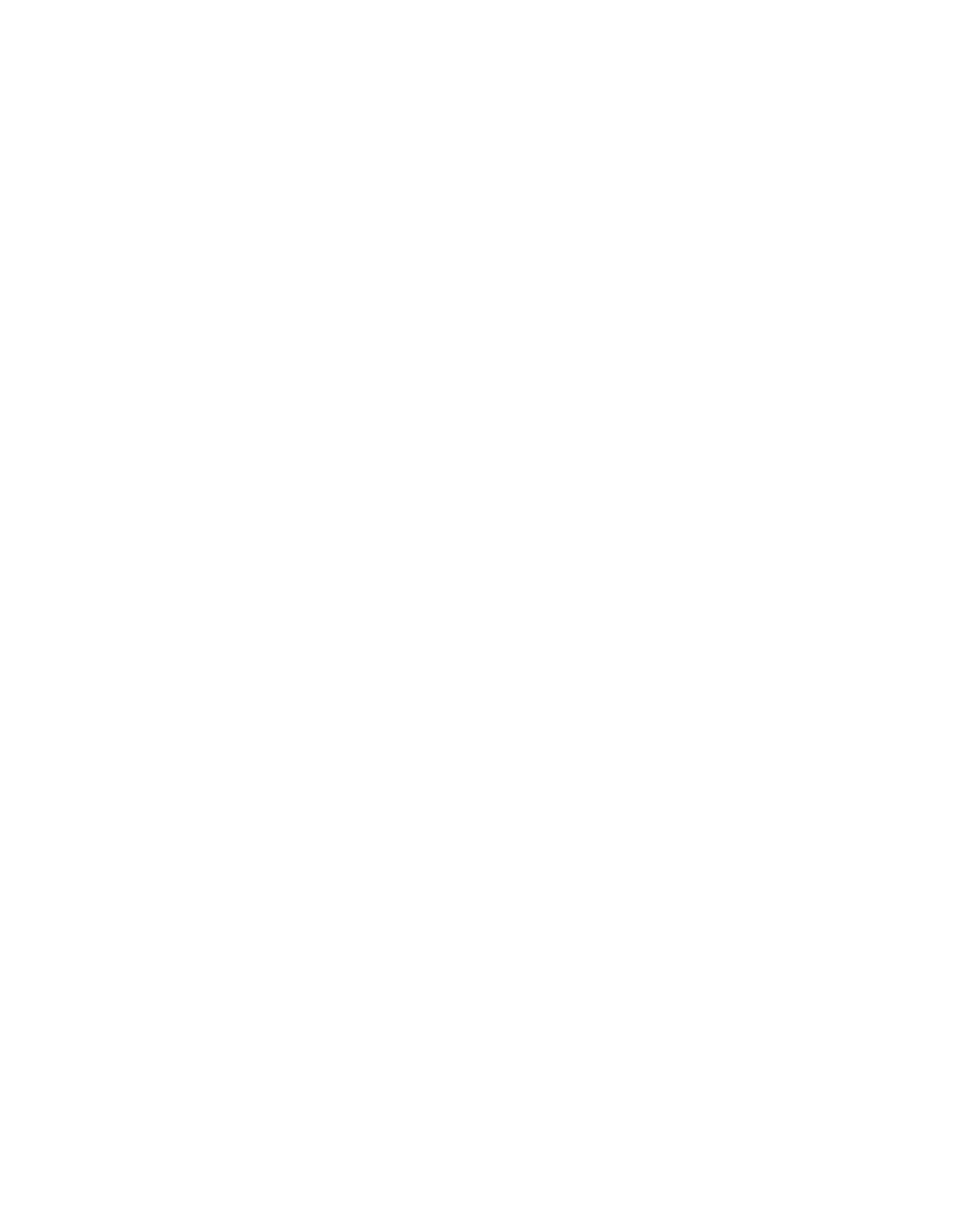# **RECORD ORIENTED DATA ENCAPSULATION FORMAT STANDARD**

# <span id="page-16-0"></span>**2. RODE Schema: Dictionary**

# **Foreword**

This schema was prepared by the Society of Exploration Geophysicists Technical Standards Sub-committee for high density media formats. This standard is administered by the Society of Exploration Geophysicists.

#### **Background and Acknowledgements.**

This schema is based on proposals developed by the ad-hoc formats and standards committee formed at the Seis-Media meeting held at BPX Stockley Park in April 1993.

The committee thank BP and Mobil for the use of their video-conference facilities.

The chairman thanks BP, Mobil and Statoil for their support and funding to complete the work on this schema.

# **Organisation of SEG RODE**

This document is divided into two parts and an appendix. These are described below together with the edition of each that is current with the publication of this edition of the current part**.** 

- 1. Part 1: The RODE schema, first edition 16 August 1995.
- 2. Part 2: The RODE schema dictionary, first edition 16 August 1995.
- 3. Appendix A: Example of encapsulation of two SEGY files.

# **2.1 Introduction**

This standard contains introductory, normative and annotative information. Introductory information comprises everything that precedes section 2.2, Scope. The introductory clauses describe how the standard is organised, and provide background information on the development of this and related standards. Normative information defines the requirements that must be satisfied by any data conforming to this standard. Annotative information contains the rationale for and illustration of the normative information. The standard is completely stated by the normative information.

Different styles are used to distinguish between normative and annotative information. All normative information is written using this font. All figures are annotative, and all annotative text is written in unnumbered paragraphs in italic font and indented as shown here:

*This is a paragraph of annotative text. Its purpose is to include informal comments on the normative information.* 

# **2.2 Scope**

This part lists and describes reference values for attributes belong to the SEG Record Oriented Data Encapsulation (RODE) schema (see part 1).

# **2.3 References**

American Petroleum Institute, The October 1994 Committee draft of API Recommended Practice 66, V2, Second Edition, XXXX, 1994 "Recommended Practice for Exploration & Production Data Digital Interchange", catalog number G66002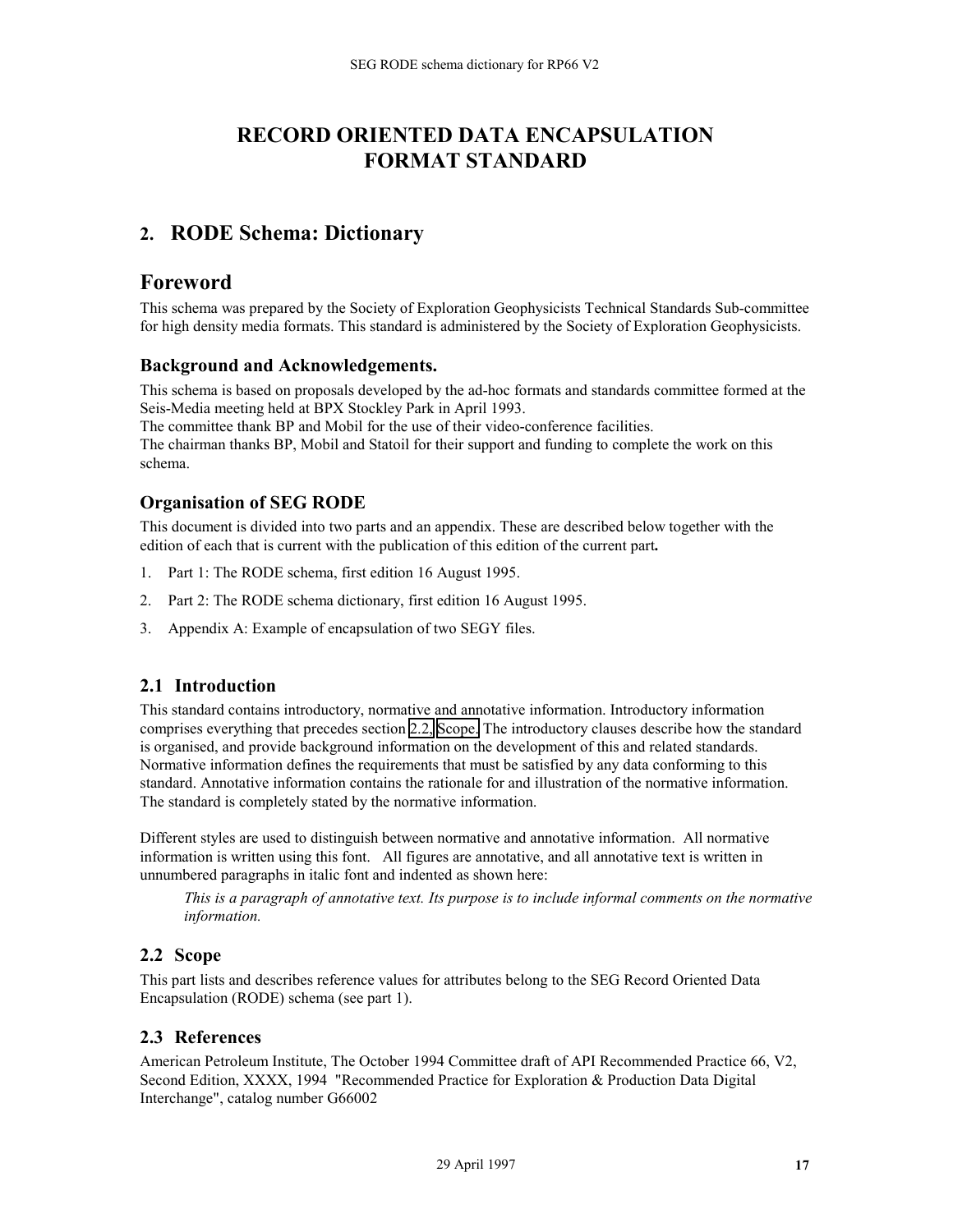<span id="page-17-0"></span>To order the RP66 standard contact:

American Petroleum Institute Publication Department 1220 L Street NW Washington DC, District of Columbia 20005 Telephone: (202) 682-8375 Fax: (202) 682-8537

# **2.4 Authority**

Changes to the SEG RODE schema dictionary are recommended by the SEG Technical Standards High Density Media (RP66 Organization Code 463) and then the SEG Executive committee. A new edition of the RODE schema dictionary occurs when approved by the SEG Executive Committee and has an edition number one greater than the previous edition number.

# **2.5 Concepts**

The tables presented here contain reference values defined under the RODE schema for attributes of either the API basic schema or the RODE schema. There is one table per attribute. Each attribute is identified by its label preceded by the object type to which it belongs separated by a colon (:). Objects belonging to the basic schema are identified by the prefix '0/' denoting its schema code. Tables are presented alphabetically by object type first and attribute second.

All RODE schema reference values use representation code IDENT if written in RODE schema objects and TIDENT if written in API basic schema objects.

# **2.6 0/CHANNEL reference values**

The channels are actually recorded in a sequence of IFLRs and the order of the channels within each IFLR is specified by a FRAME Object. RODE channel objects are not dictionary controlled, a suite of specific channels are defined in this dictionary but users may define additional channels as required. Any such channels must have a 0/CHANNEL:KIND attribute selected from Table 7.

#### **2.6.1 KIND**

The kinds of channels and the associated restrictions are specified in Table 7 . CHANNEL object defines and characterises channels, RP66 allows many different types of channels to be specified.

| 0/CHANNEL:KIND   | Representation | Mandatory      | <b>Note</b> |
|------------------|----------------|----------------|-------------|
| Reference value  | Code           |                |             |
| RODE-DATA        | <b>USHORT</b>  | <b>YES</b>     |             |
| RODE-ERROR       | <b>STATUS</b>  | NO.            |             |
| RODE-END-OF-FILE | <b>STATUS</b>  | N <sub>O</sub> |             |
| RODE-STATUS      |                | NO             |             |

Table 7 0/CHANNEL:KIND reference values and restrictions

**Notes:** 

- 1. RODE-DATA is an explicitly-sized channel where the length of the data record (in bytes) is included in each IFLR frame. Variable length encapsulated data are stored as unsigned bytes. RP66 variable length channels support zero length instances of the channel. The RODE-DATA channel may contain data even though the RODE-ERROR channel is true.
- 2. RODE-ERROR consists of a single RP66 status byte where FALSE (all bits 0) signifies that no error was detected during the original read or data creation operation. If an unrecovered error was detected during the creation of the RODE-DATA then the status should be TRUE (bit  $8 = 1$ ), any data available for the record should be written in the RODE-DATA channel, it will be the decoding application's responsibility to decide what to do with these data.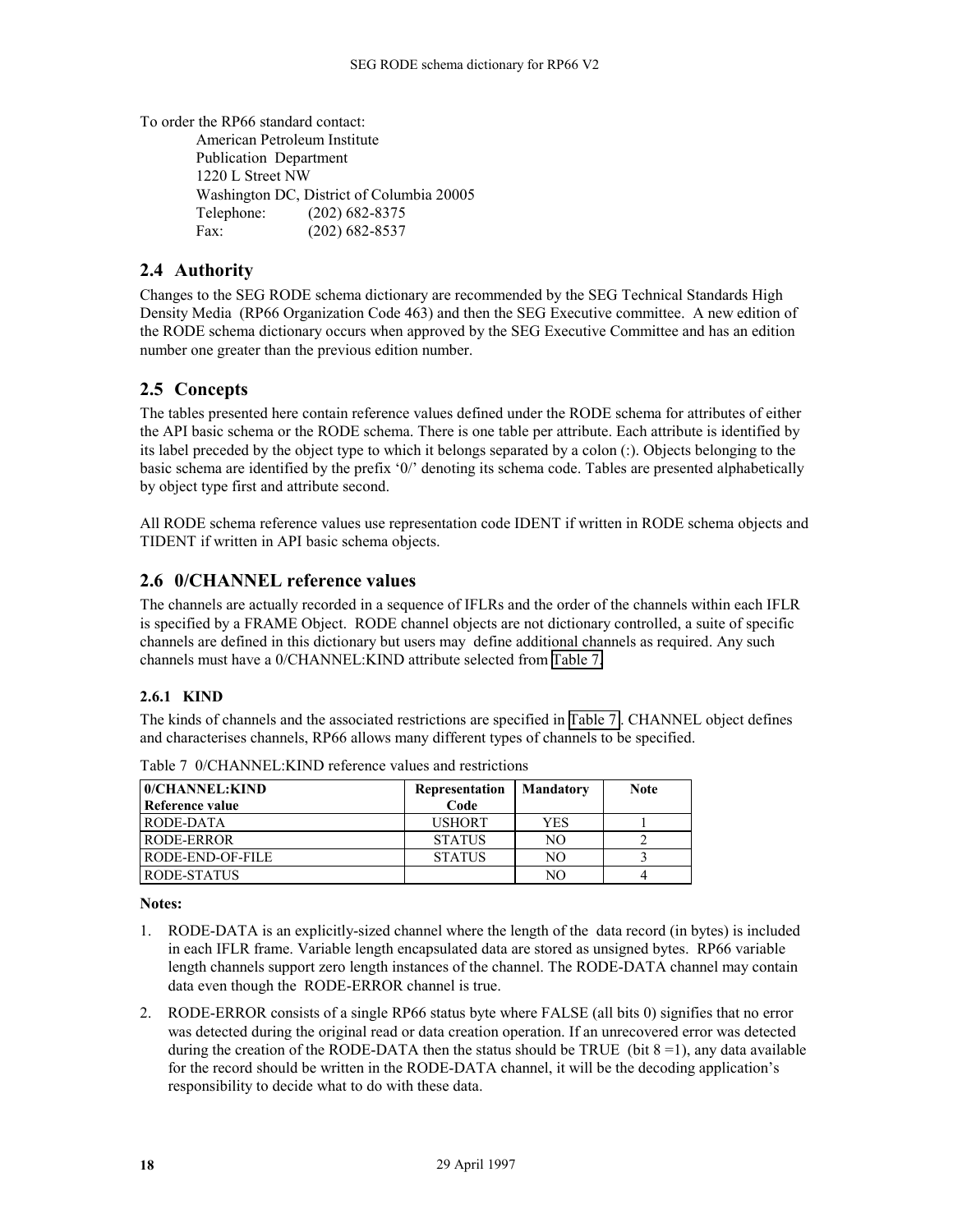- <span id="page-18-0"></span>3. RODE-END-OF-FILE is an RP66 status byte that indicates an End of File marker. In the RODE schema this is a specific separate event and hence an IFLR where RODE-END-OF-FILE is true must not contain any data, (i.e. the length of the RODE-DATA channel must be zero).
- 4. A RODE-STATUS channel can be used for any other status information associated with a specific RODE-DATA channel.

*The RODE-DATA channel provides a means of specifying several variable length channels in a single frame. Three component seismic could be recorded into IN-LINE, CROSS-LINE and VERTICAL channels.* 

#### **2.6.2 Channel object names.**

The 0/CHANNEL:KIND values may be used as CHANNEL names. Any such channel will be assumed to have the same value for its KIND attribute. Table 8 contains a list of object names specified by this schema, these objects have specific meanings that relate to existing seismic data formats and acquisition practices.

The use of these object names implies the 0/CHANNEL:KIND attribute shown in the third column and the appropriate restrictions shown in [Table 7.](#page-17-0)

| 0/CHANNEL object names         | Representation | <b>Implicit KIND</b> | <b>Note</b>    |
|--------------------------------|----------------|----------------------|----------------|
| Reference value                | Code           |                      |                |
| RODE-DATA                      | <b>USHORT</b>  | RODE-DATA            |                |
| RODE-ERROR                     | <b>STATUS</b>  | RODE-ERROR           | $\overline{c}$ |
| RODE-END-OF-FILE               | <b>STATUS</b>  | RODE-END-OF-FILE     | 3              |
| RODE-END-OF-TAPE               | <b>STATUS</b>  | <b>RODE-STATUS</b>   | 4              |
| RODE-BEGINNING-OF-TAPE         | <b>STATUS</b>  | RODE-STATUS          | 5              |
| RODE-BLANK-TAPE                | <b>STATUS</b>  | RODE-STATUS          | 6              |
| RODE-PARITY-ERROR              | <b>STATUS</b>  | RODE-ERROR           | 7              |
| RODE-CHECKSUM-ERROR            | <b>STATUS</b>  | RODE-ERROR           | 8              |
| RODE-INPUT-DRIVE-STATUS        | <b>USHORT</b>  | RODE-STATUS          | 9              |
| RODE-RECOVERED-ERROR           | <b>STATUS</b>  | RODE-STATUS          | 10             |
| RODE-SEQUENTIAL-FILE-NUMBER    | <b>ULONG</b>   | RODE-STATUS          | 11             |
| RODE-SEQUENTIAL-RECORD-NUMBER- | <b>ULONG</b>   | RODE-STATUS          | 12             |
| <b>IN-FILE</b>                 |                |                      |                |
| RODE-SEISMIC-HEADER            | <b>USHORT</b>  | RODE-DATA            | 13             |
| RODE-SEISMIC-TRACE             | <b>USHORT</b>  | RODE-DATA            | 14             |

#### Table 8 0/CHANNEL object names

#### **Notes:**

- 1. RODE-DATA is an explicitly-sized channel where the length of the data record (in bytes) is included in each IFLR frame. Variable length encapsulated data are stored as unsigned bytes. RP66 variable length channels support zero length instances of the channel. The RODE schema requires a zero length RODE-DATA channel when any of RODE-EOF, RODE-BEGINNING-OF-TAPE or RODE-BLANK-TAPE are true. The RODE-DATA channel may contain data even though the RODE-ERROR channel is true.
- 2. RODE-ERROR consists of a single RP66 status byte where FALSE (all bits 0) signifies that no error was detected during the original read or data creation operation. If an unrecovered error was detected during the creation of the RODE-DATA then the status should be TRUE (bit  $8 = 1$ ), any data available for the record should be written in the RODE-DATA channel, it will be the decoding application's responsibility to decide what to do with these data.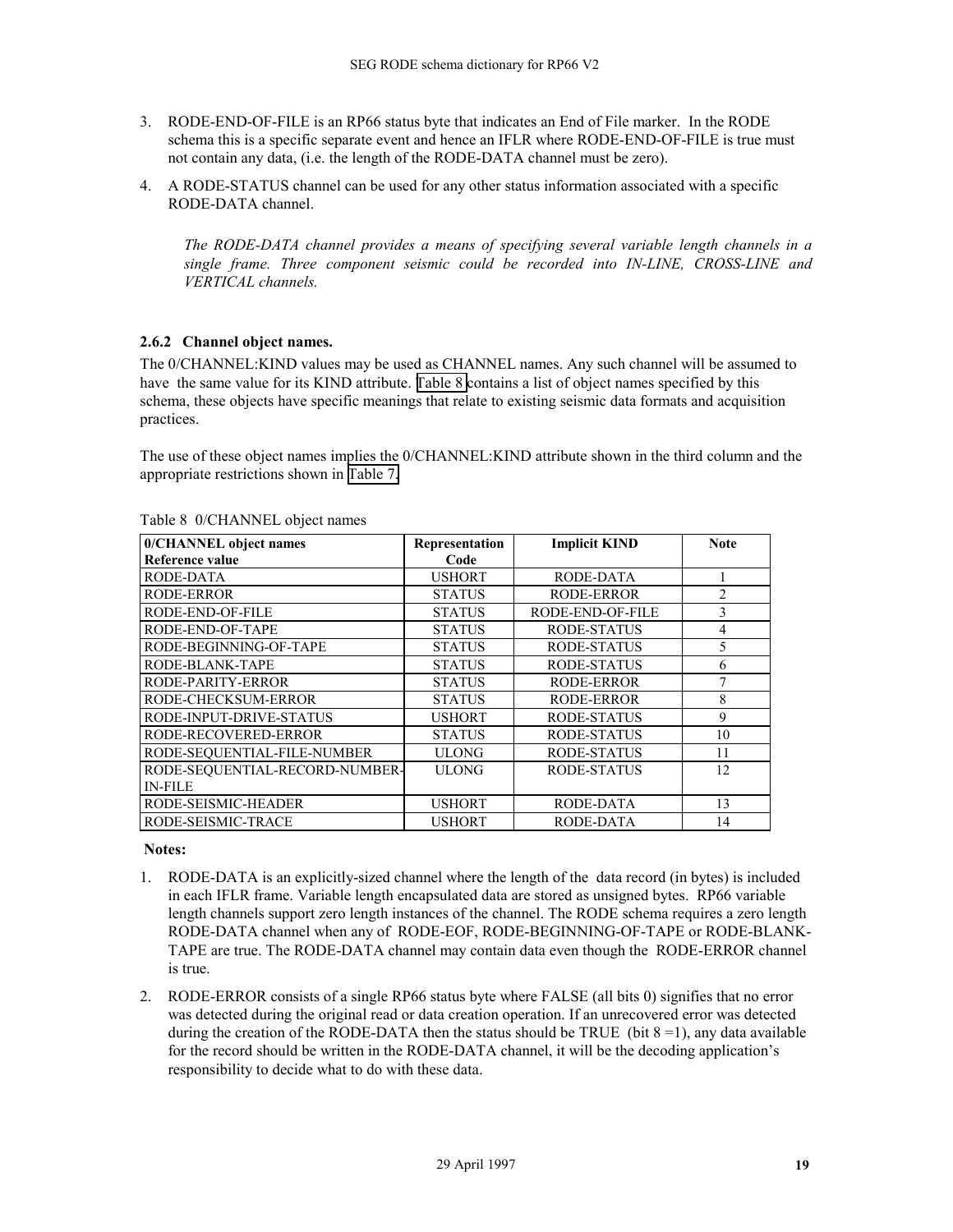- 3. RODE-END-OF-FILE is an RP66 status byte that indicates that an End of file marker was read from the input media, i.e. the application program should be notified that an EOF marker has been read. An IFLR containing a RODE-END-OF-FILE must not contain any data, (i.e. the length of the RODE-DATA channel must be zero).
- 4. RODE-END-OF-TAPE is an RP66 status byte that indicates that an End Of Media warning occurred on the input media. There normally will be data in the RODE-DATA channel. The RODE-END-OF-TAPE does not imply or require the RODE-END-OF-FILE status to be true. Many media allow data to be written after the EOT warning.
- 5. RODE-BEGINNING-OF-TAPE is an RP66 status byte that indicates that a beginning of media condition was reported for the input media. Many formats write a different record at the beginning of each volume and this status provides a double check that the next record is the first on an input media volume.
- 6. RODE-BLANK-TAPE is an RP66 status byte provided for the encapsulation of seismic field data where blank areas may exist if brand new tapes were used and physical gaps left on the tape. Blank tape can exist at the end of a seismic field dataset or where the field system was moved, in this case data may exist after the blank tape. Since no data has been read , the RODE-DATA channel length must be zero.
- 7. RODE-PARITY-ERROR is an RP66 status byte indicating that an unrecovered parity error was detected on the input by the creating system. Any data that is available for this record should be written in the RODE-DATA-CHANNEL. The end-user can then decide whether or not to use the data.
- 8. RODE-CHECKSUM-ERROR is an RP66 status byte indicating that a checksum error was detected in the input data stream.
- 9. RODE-INPUT-DRIVE-STATUS is a copy of the full input unit status for those systems capable of reporting detailed status conditions. The length of the field in bytes, and their values are operating system and media specific.
- 10. RODE-RECOVERED-ERROR is an RP66 status byte that indicates that an error was recovered during the data input operation. It allows the recording of error recovery activity on the input media for media monitoring, it is not an error condition and normal data will be present.
- 11. The RODE-SEQUENTIAL-FILE-NUMBER is initialised at 1 for each frame set and is incremented by 1 after each RODE-END-OF-FILE is written. The RODE-SEQUENTIAL-FILE-NUMBER of the RODE-END-OF-FILE IFLR is that of the preceding encapsulated file.
- 12. RODE-SEQUENTIAL-RECORD-NUMBER-IN-FILE is the sequential record number in the original format file. The RODE-SEQUENTIAL-RECORD-NUMBER-IN-FILE is set to 1 at the start of each encapsulated file and incremented by 1 for each encapsulated data record. The value recorded with the RODE-END-OF-FILE is the same as that recorded for the last record with a non-zero length RODE-DATA channel and is the number of records encapsulated for the encapsulated file.
- 13. RODE-SEISMIC-HEADER contains a variable length seismic trace header whose length is independent of that of the associated trace.
- 14. RODE-SEISMIC-TRACE is used for recording a seismic trace whose header information is stored in the RODE-SEISMIC-HEADER channel in the same data frame. If the input data consists of seismic traces with attached headers it should be written into the RODE-DATA channel.

 *The seismic trace and header construct represent an extension of simple encapsulation for specific discipline that will allow RODE to be used as working intermediate data format for modern seismic systems. These specific object names were included in the early drafts of this standard before the 0/CHANNEL:KIND attribute was specified, this construct can be extended to include as many data channels as required to define the data structure.*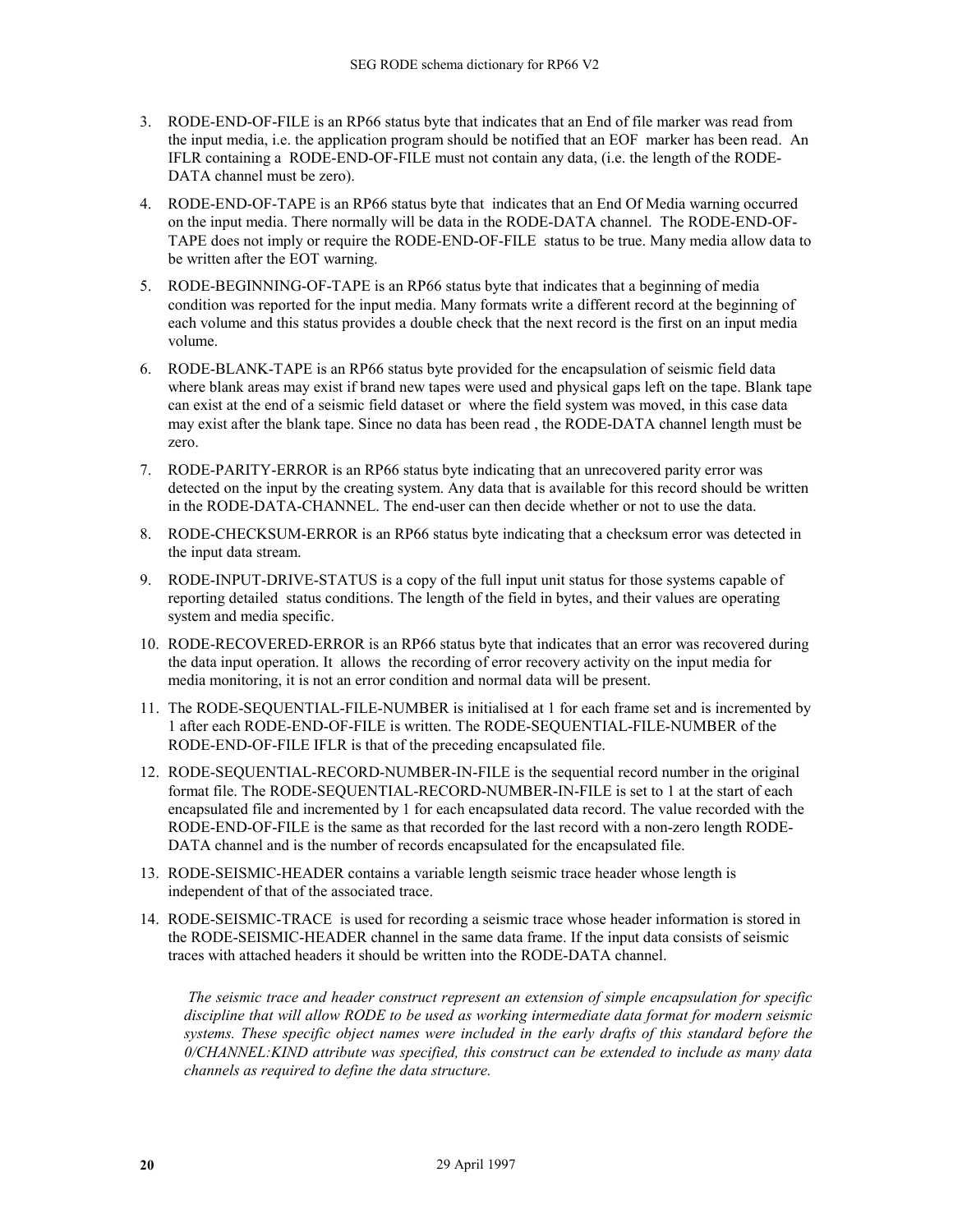# <span id="page-20-0"></span>**2.7 RODE-CONTEXT**

The RODE-CONTEXT object contains metadata that describes the original source of the data and the environment that was used to create the RP66 file. The use of standard names for certain attributes facilitates decoding of the original format.

#### **2.7.1 RODE-CONTEXT:INTERNAL-FORMAT**

Currently defined standard format names are shown in Table 9

Table 9 RODE-CONTEXT:INTERNAL-FORMAT reference values

| Reference value  | <b>Description</b>        |
|------------------|---------------------------|
| <b>SEGA</b>      | seismic field tape format |
| <b>SEGB</b>      | seismic field tape format |
| <b>SEGC</b>      | seismic field tape format |
| <b>SEGD</b>      | seismic field tape format |
| SEG <sub>2</sub> | seismic field tape format |
| <b>SEGP</b>      | seismic location format   |
| <b>SEGX</b>      | seismic exchange format   |
| <b>SEGY</b>      | seismic exchange format   |
| <b>UKOOA</b>     | seismic location format   |
| WGC4             | seismic processing format |
| <b>SIPMAP</b>    | seismic processing format |
| <b>DISCO</b>     | seismic processing format |

There are many other processing formats and more unusual field and positional formats in common use. Standard names for these formats will be established by the committee as necessary.

#### **2.7.2 RODE-CONTEXT:SOURCE-MEDIA**

The use of standard media names is essential for the management of data stored over many media types. Legacy applications also need to be able to identify the input media to allow them to select the appropriate input software. The same reference values should be used for both the RODE-CONTEXT:SOURCE-MEDIA attribute and the RODE-DIRECTORY-ENTRY:MEDIA-TYPE. [Table 11 c](#page-21-0)ontains the list of current values.

# **2.8 RODE-DIRECTORY-SCOPE**

#### **2.8.1 RODE-DIRECTORY-SCOPE:DIRECTORY-SCOPE**

Currently defined values correspond to simple storage management groupings are shown in Table 10.

| Reference Value               | <b>Description</b>                         |
|-------------------------------|--------------------------------------------|
| <b>FILE-SET-DIRECTORY</b>     | Indexes all files in a file-set            |
| <b>STORAGE-UNIT-DIRECTORY</b> | Indexes all files in a storage unit        |
| <b>STORAGE-SET-DIRECTORY</b>  | Indexes all files in a storage set         |
| PROCESSING-HISTORY-DIRECTORY  | Indexes all files used to create this file |

Table 10 RODE-DIRECTORY-SCOPE:DIRECTORY-SCOPE reference values

 These values should be used where appropriate - the DIRECTORY-SCOPE attribute is not restricted to the dictionary values.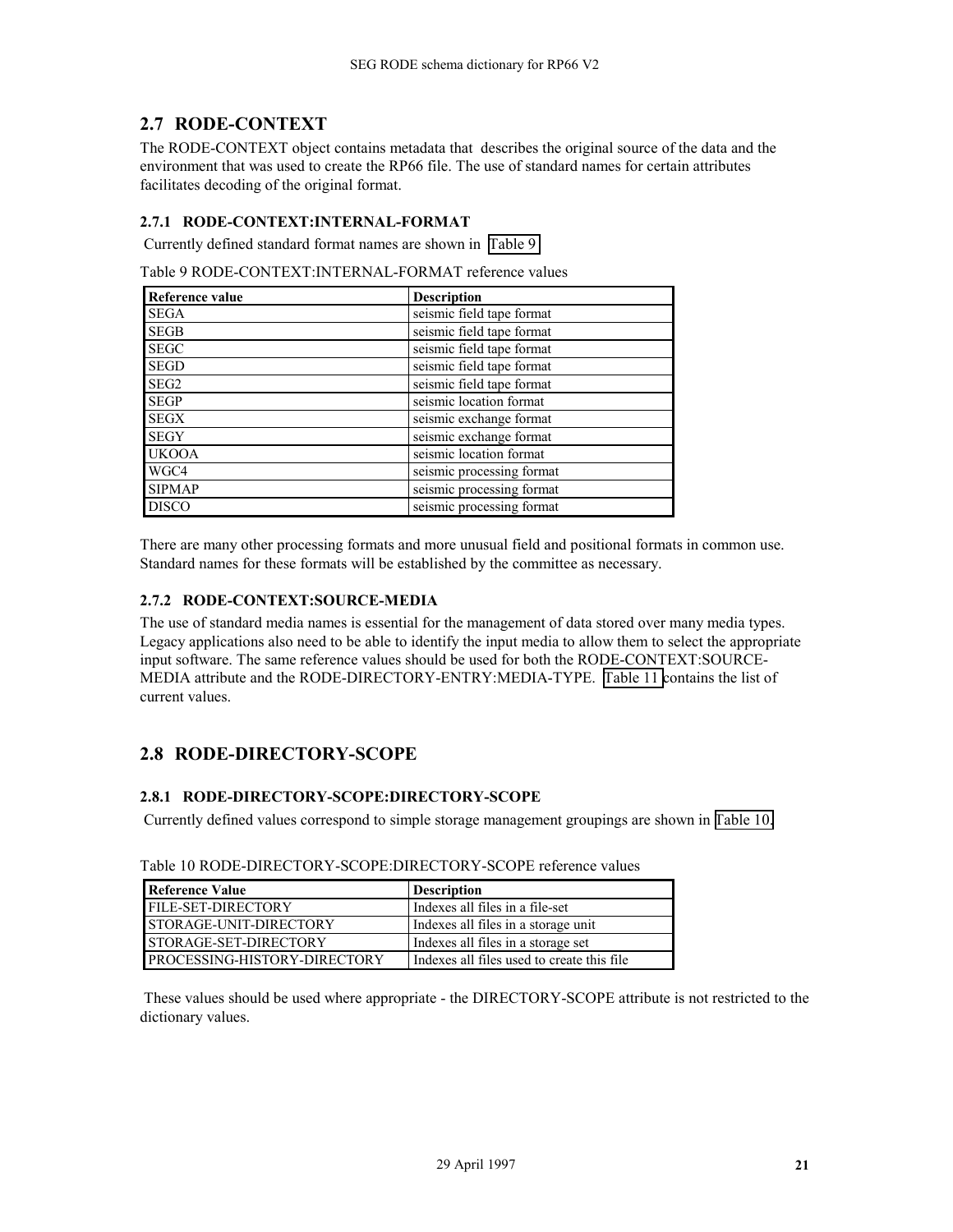### <span id="page-21-0"></span>**2.8.2 RODE-DIRECTORY-ENTRY:MEDIA-TYPE**

 An initial set of reference values for the RODE-CONTEXT:SOURCE-MEDIA attribute and the RODE-DIRECTORY-ENTRY:MEDIA-TYPE are shown in Table 11. This table will be extended to include new media types in subsequent versions of the RODE dictionary.

Table 11 RODE-CONTEXT:SOURCE-MEDIA and RODE-DIRECTORY-ENTRY:MEDIA-TYPE reference values

| <b>Reference Value</b> | <b>Description</b>                                                 |
|------------------------|--------------------------------------------------------------------|
| 800-BPI                | Industry (IBM) standard, 9 track 1/2" open reel tape, 800 BPI NRZI |
| 1600-BPI               | Industry (IBM) standard, 9 track 1/2" open reel tape, 1600 BPI PE  |
| 6250-BPI               | Industry (IBM) standard, 9 track 1/2" open reel tape, 6250 BPI GCR |
| 3480                   | Industry (IBM) standard 18 track 1/2" cartridge tape               |
| 3480-E                 | Extended length 3480 18 track 1/2" cartridge tape                  |
| 3490-E                 | Extended length 3490 36 track 1/2" cartridge tape                  |
| DDS-4MM                | 4mm Helical scan DAT cartridges                                    |
| EXABYTE-8200           | 8 mm Helical scan - 2.5 GB                                         |
| EXABYTE-8500           | 8 mm Helical scan - 5.0 GB                                         |
| D <sub>D</sub> 1       | Sony proprietary file format recorded on ID1                       |
| DD2                    | AMPEX digital implementation of 19 mm helical scan D2 cartridges.  |
| D <sub>3</sub>         | 1/2" Helical scan - Storage TeK Redwood.                           |
| ST-120                 | Metrum T-120                                                       |
| <b>TERRABYTE</b>       | CREO optical tape system.                                          |
| $QIC-80$               | Quarter inch serpentine tape                                       |
| QIC-120                | Quarter inch serpentine tape                                       |
| $QIC-150$              | Quarter inch serpentine tape                                       |
| $QIC-525$              | Quarter inch serpentine tape                                       |
| QIC-1000               | Quarter inch serpentine tape                                       |
| QIC-1350               | Quarter inch serpentine tape                                       |
| <b>TZ30</b>            | DEC cartridge                                                      |
| <b>TK50</b>            | DEC cartridge                                                      |
| <b>TK70</b>            | DEC cartridge                                                      |
| <b>TZ85</b>            | DEC cartridge                                                      |
| TZ86                   | DEC cartridge                                                      |
| <b>TZ87</b>            | DEC cartridge                                                      |
| DOS-DD                 | MS-DOS low density disks (720 KB)                                  |
| DOS-HD                 | MS-DOS high density disks (1.4 MB)                                 |
| MAC-DD                 | MAC Low density disks                                              |
| MAC-HD                 | MAC High density disks                                             |
| <b>CD-ROM</b>          | Compact Disk ROM                                                   |
| <b>LMSI1200</b>        | 1.0 GB 12" Optical Disk                                            |
| <b>LMSI1500</b>        | 5.6 GB 12" Optical Disk                                            |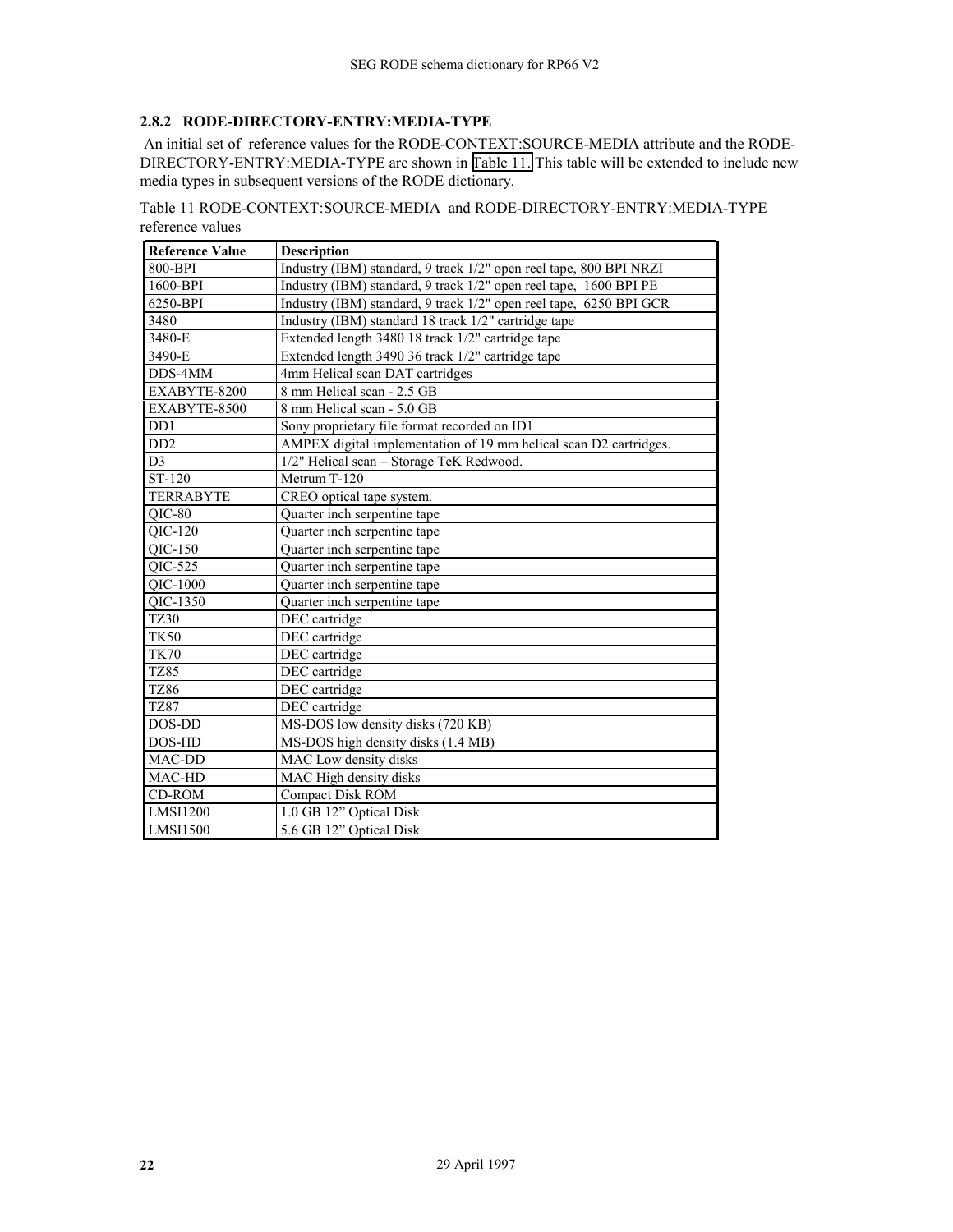# **RECORD ORIENTED DATA ENCAPSULATION FORMAT STANDARD**

# <span id="page-22-0"></span>**3. SEGY Example**

### **3.1 Introduction**

This standard contains introductory, normative and annotative information. The introductory clauses describe how the standard is organised, and provide background information on the development of this and related standards. Normative information defines the requirements that must be satisfied by any data conforming to this standard. Annotative information contains the rationale for and illustration of the normative information.

The standard is completely stated by the normative information. This example contains annotative information only and is an illustration of one way of using RP66 and RODE to encapsulate data from an old tape.

The original example published in Geophysics Vol. 61 related to a provisional version of the RP66 standard and also mis-defined the structure of the indirectly formatted logical record containing data. This error dated back to the very first examples produced by the group based on a description of the explicitly sized channel.

There are several implementations of the draft standards that used this erroneous specification of the size of the data record. Fortunately this error is immediately obvious when the data are read and can be simply corrected. A separate note has been produced for The Leading Edge and the SEG world wide web site.

# **3.2 Acknowledgements.**

This schema is based on proposals developed by the ad-hoc formats and standards committee formed at the Seis-Media meeting held at BPX Stockley Park in April 1993.

The committee thank BP and Mobil for the use of their video-conference facilities. The chairman thanks BP, Mobil and Statoil for their support and funding to complete the work on this schema.

# **3.3 Scope**

This appendix contains an example of the objects and attributes that could be used to encapsulate two typical old pre-stack SEGY datasets stored on a single 1/2" tape. The reader is assumed to be familiar with the API RP66 standard and the RODE schema.

#### **3.4 References**

1. American Petroleum Institute, The October 1994 Committee draft of API Recommended Practice 66, V2, Second Edition, XXXX, 1994 "Recommended Practice for Exploration & Production Data Digital Interchange", catalog number G66002

To order the RP66 standard contact: American Petroleum Institute Publication Department 1220 L Street NW Washington DC, District of Columbia 20005 Telephone: (202) 682-8375 Fax: (202) 682-8537

2. Booth, Eric et al, RODE standard for record oriented data encapsulation. Geophysics Vol. 61**,** pp 1545-1558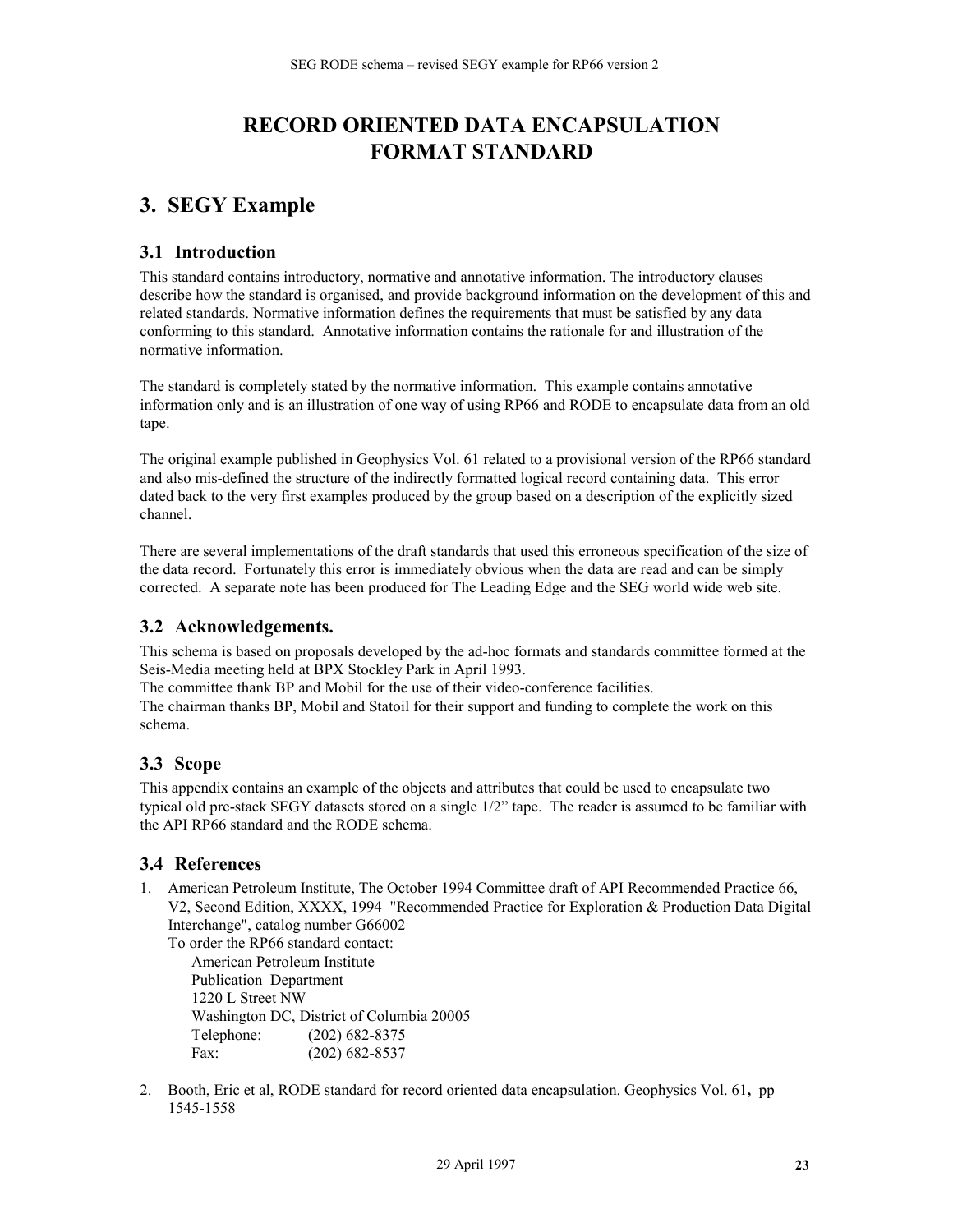# <span id="page-23-0"></span>**3.5 Authority**

This example was prepared by the Society of Exploration Geophysicists Technical Standards subcommittee for high-density media formats.

### **3.6 SEGY Encapsulation**

#### **3.6.1 Conventions**

Attribute names are listed for each template with a count and RP66 representation code where applicable. Object names are shown as origin number, copy number, object name. They are shown in uppercase bold text.

The attribute names are right justified italics for each value of the object. They are shown for the reader's convenience and would not be part of the data written to the logical file. The characteristics of an attribute may be defined at the object level, this is shown in lower case before the values (e.g. r=ULONG defines the representation code as unsigned long for this value).

#### **3.6.2 Input data**

The input data for this example consists of two SEGY files of 3 fold CDP data stored on a 1600 BPI tape with a sticky label as shown in [Figure 3.](#page-24-0) Table 12 shows the data structure of the SEGY data on tape.

| Number of<br>records | <b>Contents</b>               |
|----------------------|-------------------------------|
|                      | 3200 byte SEGY EBCDIC header  |
|                      | 400 byte SEGY binary header   |
| 3366                 | 7240 byte SEGY seismic traces |
|                      | EOF                           |
|                      | 3200 byte SEGY EBCDIC header  |
|                      | 400 byte SEGY binary header   |
| 3648                 | 7240 byte SEGY seismic traces |
|                      | EOF                           |

Table 12 Contents of input data set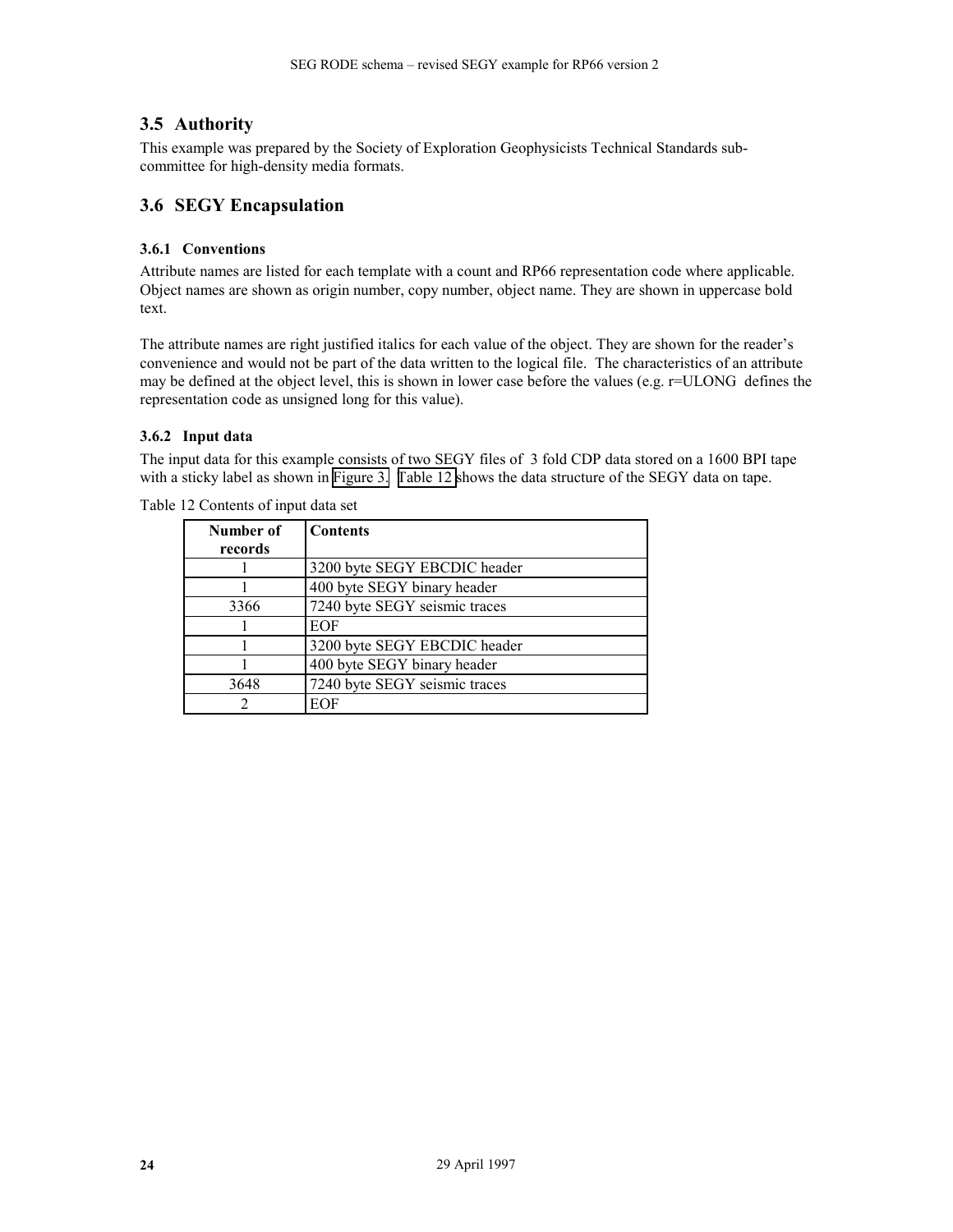<span id="page-24-0"></span>

| CLIENT         | Oil Co              | AREA Somewhere          |  |  |
|----------------|---------------------|-------------------------|--|--|
| Ref: SWI92-459 | Date                | Density 1600<br>7/21/76 |  |  |
| Length         | 7 seconds<br>SI.4ms | Format SEGY             |  |  |
| Tape No. 90378 |                     | Type - Filtered CDPS    |  |  |
| File           | Line                | Range                   |  |  |
| $\mathbf{1}$   | BB-21765            | 105-1226                |  |  |
| $\overline{c}$ | BB-21766            | 107-1322                |  |  |
|                |                     |                         |  |  |
|                |                     |                         |  |  |
|                |                     |                         |  |  |

Figure 3 Typical Sticky Label

#### **3.6.3 Objects used for RODE encapsulation of two SEGY files**

#### **3.6.3.1 Overview**

This is an example of the sets of objects needed to encapsulate two SEGY files from a tape. The method chosen demonstrates several features of RP66 and RODE. RP66 is very flexible so there are alternative ways of encapsulating the files. For example, the two SEGY files could be encapsulated as a single data stream within an RP66 file (i.e. using only one frame object) or they could be encapsulated as separate logical files.

The two numbers preceding the object names are the origin number and the origin copy number. These are defined by the producer when the origin object is created and must be unique within the file.

An explicitly formatted logical record (EFLR) contains a set of objects. The set type defines the type of object for the EFLR, it includes a reference back to the defining schema. There is a template that defines the order of the attributes for each object and can contain definitions of representation codes, counts, units, default values. The objects each have a name and the values associated with the attributes in the same order as the template.

An indirectly formatted logical record contains data that can be analysed using one of the objects defined in an EFLR record (i.e. in this case the FRAME object).

The SEGY data is written into frame IFLRs. The logical records are packed by the media layer of RP66 into visible records, logical records can span visible record boundaries and hence make efficient use of the media. Table 13 shows the logical records and objects used in this example.

| Object type | Object name       | Logical       | <b>Comments</b>         |
|-------------|-------------------|---------------|-------------------------|
|             |                   | <b>Record</b> |                         |
| FILE-HEADER | FILE-HEADER       |               | Required by RP66        |
| ORIGIN      | <b>API-ORIGIN</b> |               | Defines the base schema |
| ORIGIN      | RODE-ORIGIN       |               | Defines the RODE schema |

| Table 13 RP66 Objects and data frames |  |  |  |  |  |
|---------------------------------------|--|--|--|--|--|
|---------------------------------------|--|--|--|--|--|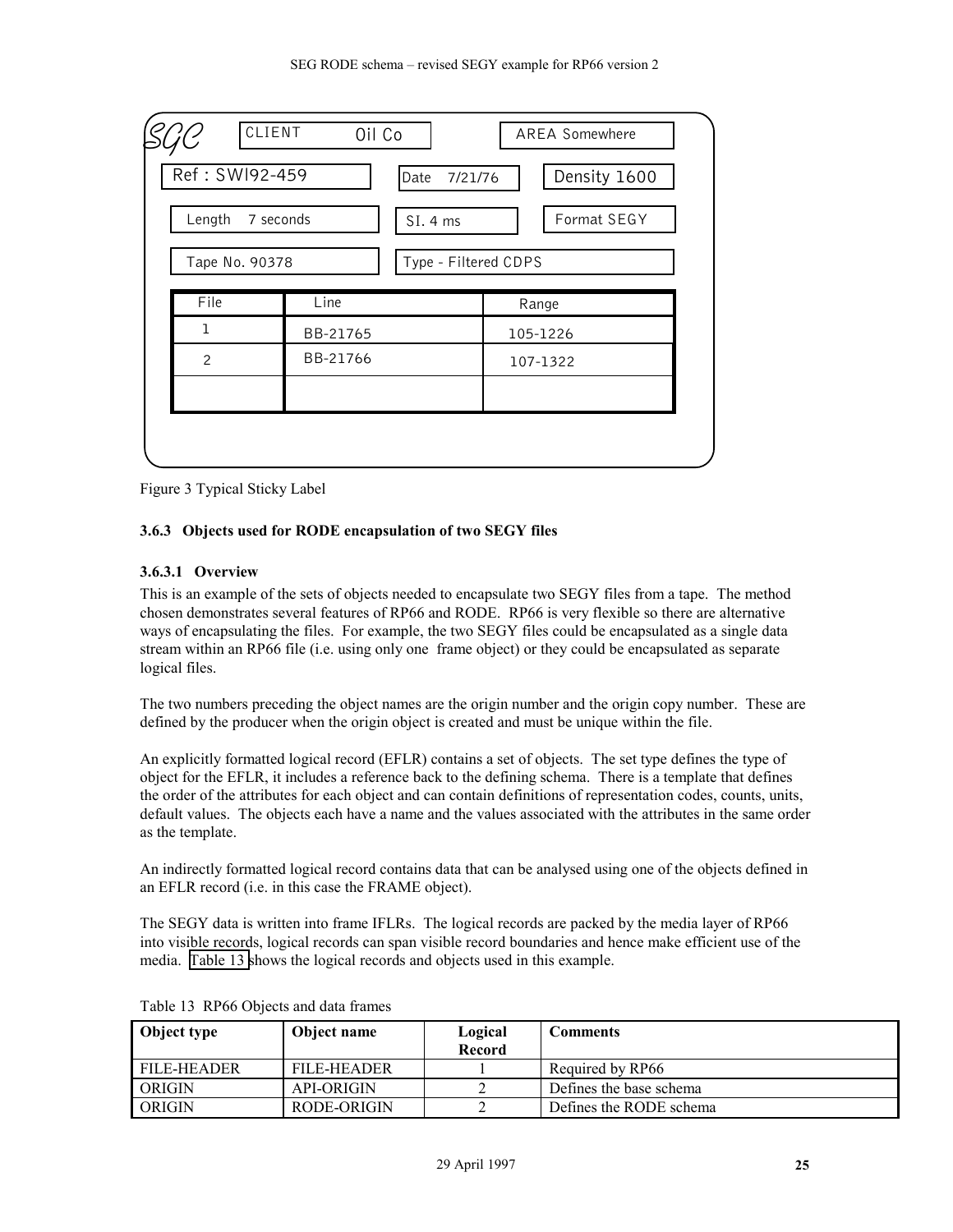<span id="page-25-0"></span>

| RODE-CONTEXT       | RODE-CONTEXT      | 3           | Contains RP66 metadata - who, what, when, where    |
|--------------------|-------------------|-------------|----------------------------------------------------|
| <b>ANCILLARY-</b>  | AI1 to $AI15$     | 4           | Contains information from sticky label             |
| <b>INFORMATION</b> |                   |             |                                                    |
| <b>CHANNEL</b>     | <b>RODE-ERROR</b> | 5           | Defines a channel for input tape errors            |
| <b>CHANNEL</b>     | RODE-END-OF-      | 5           | Defines a channel for end of file marks            |
|                    | <b>FILE</b>       |             |                                                    |
| <b>CHANNEL</b>     | RODE-END-OF-      | 5           | Defines a channel for end of tape marks            |
|                    | <b>TAPE</b>       |             |                                                    |
| <b>CHANNEL</b>     | RODE-DATA         | 5           | Defines a channel for the input data               |
| <b>FRAME</b>       | BB-21765          | 6           | Defines the order of channels for the encapsulated |
|                    |                   |             | data from the first SEGY file                      |
| <b>FRAME</b>       | BB-21766          | 6           | Provides the order of channels for the second SEGY |
|                    |                   |             | file.                                              |
|                    |                   | $7 - 7,124$ | IFLRs containing data and status                   |
| RODE-SUMMARY       | RODE-             | 7,125       | Contains a summary of the encapsulation process    |
|                    | <b>SUMMARY</b>    |             |                                                    |

The RP66 logical file contains seven EFLRs that store metadata and control information. Each IFLR contains a single encapsulated event (i.e. either a record or an end of file mark) together with the error status from the input tape for that event plus RP66 control information.

#### **3.6.3.2 FILE-HEADER Object.**

The file header set must be the first RP66 record in a logical file, an example is shown in Table 14

Table 14 FILE-HEADER example.

| Template                                              |                           |                                                       |
|-------------------------------------------------------|---------------------------|-------------------------------------------------------|
| Attribute name                                        | Count                     | <b>Representation code</b>                            |
| <b>SEQUENCE-NUMBER</b>                                |                           | ULONG-                                                |
| ID                                                    |                           | ASCII                                                 |
| <b>Objects</b>                                        |                           |                                                       |
| Object name / Attribute name<br>698653,1, FILE-HEADER | <b>Attribute values</b>   |                                                       |
| <b>SEQUENCE-NUMBER</b>                                |                           |                                                       |
| ID                                                    | lines BB21765 and BB21766 | SEGY example for RODE containing stacked datasets for |

#### **Notes:**

1. The SEQUENCE-NUMBER is a positive integer, it must increase as files are written to a storage set.

2. The ID is the descriptive identifier of the file.

#### **3.6.3.3 ORIGIN Objects**

The second record in the file must contain a set of Origin objects that define how the file was created and provides the links to Schema and Dictionaries needed to interpret the file. [Table 15](#page-26-0) shows an example of the minimum ORIGIN set required for a RODE RP66 file.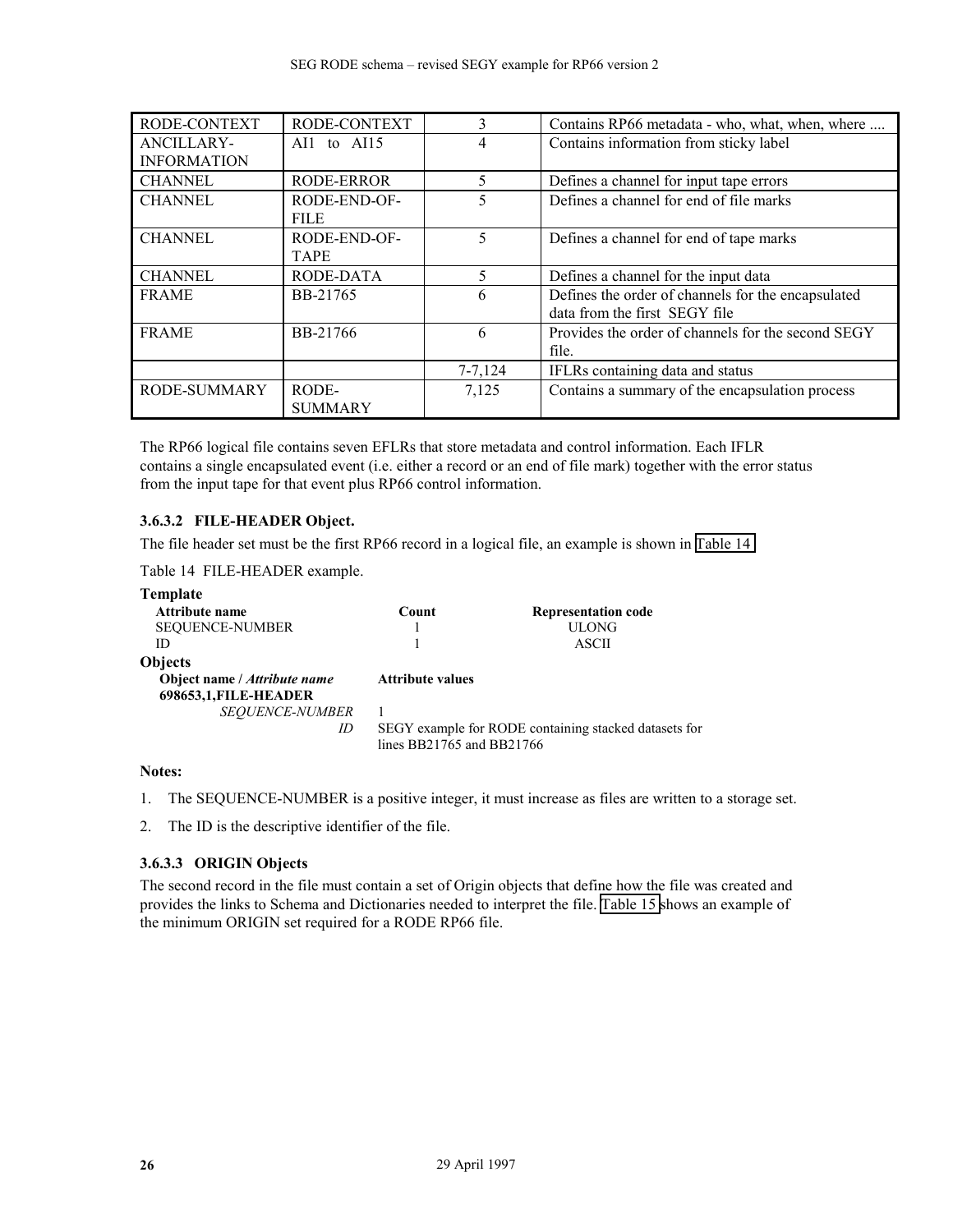#### <span id="page-26-0"></span>Table 15 ORIGIN example

#### **Template Objects Attribute name Count Representation code FILE-ID COUNT REPRESENTATION** FILE-ID 1 FILE-SET-NAME 1 IDENT FILE-SET-NUMBER 1 ULONG FILE-NUMBER 1 ULONG FILE-TYPE 1 IDENT CREATION-TIME 1 DTIME SCHEMA-CODE 1 ULONG SCHEMA-ORGANISATION 1 ASCII SCHEMA-EDITION 1 IDENT SCHEMA-DICTIONARY-EDITION 1 IDENT CONTEXT 1 OBJREF NAMESPACE-CODE 1 ULONG NAMESPACE-NAME 1 IDENT NAMESPACE-ORGANISATION 1 ASCII NAMESPACE-EDITION 1 IDENT **Object name /** *Attribute name* **Attribute values 698653,1,API-ORIGIN**  *FILE-ID* SEGY example for RODE containing stacked datasets for lines BB21765 and BB21766 *FILE-SET-NAME* SEG.RODE.EXAMPLES *FILE-SET-NUMBER* 1 *FILE-NUMBER* 1 *FILE-TYPE* FILTERED-CDPS *CREATION-TIME* 1-DEC-1996 *SCHEMA-CODE* 0 *SCHEMA-ORGANISATION* API Subcommittee On Recommended Format for Digital Well Data, Basic Schema *SCHEMA-EDITION* 1 *SCHEMA-DICTIONARY-EDITION* 1 *CONTEXT Absent NAMESPACE-CODE* 463 *NAMESPACE-NAME* RODE *NAMESPACE-ORGANISATION* SEG High Density Media Format Sub-committee *NAMESPACE-EDITION* 1.01 **599357,1,RODE-ORIGIN**  *FILE-ID* SEGY example for RODE containing stacked datasets for lines BB21765 and BB21766 *FILE-SET-NAME* SEG.RODE.EXAMPLES *FILE-SET-NUMBER* 1 *FILE-NUMBER* 1 *FILE-TYPE* FILTERED-CDPS *CREATION-TIME* 1-DEC-1996 *SCHEMA-CODE* 463 *SCHEMA-ORGANISATION* SEG High Density Media Format Sub-committee *SCHEMA-EDITION* 1.01 *SCHEMA-DICTIONARY-EDITION* 1.01 *CONTEXT* 599357,1,RODE-CONTEXT *NAMESPACE-CODE* 463 *NAMESPACE-NAME* RODE *NAMESPACE-ORGANISATION* SEG High Density Media Format Sub-committee *NAMESPACE-EDITION* 1.01

#### **Notes:**

The origin and copy numbers defined here are used by all other objects in the file to select the origin that is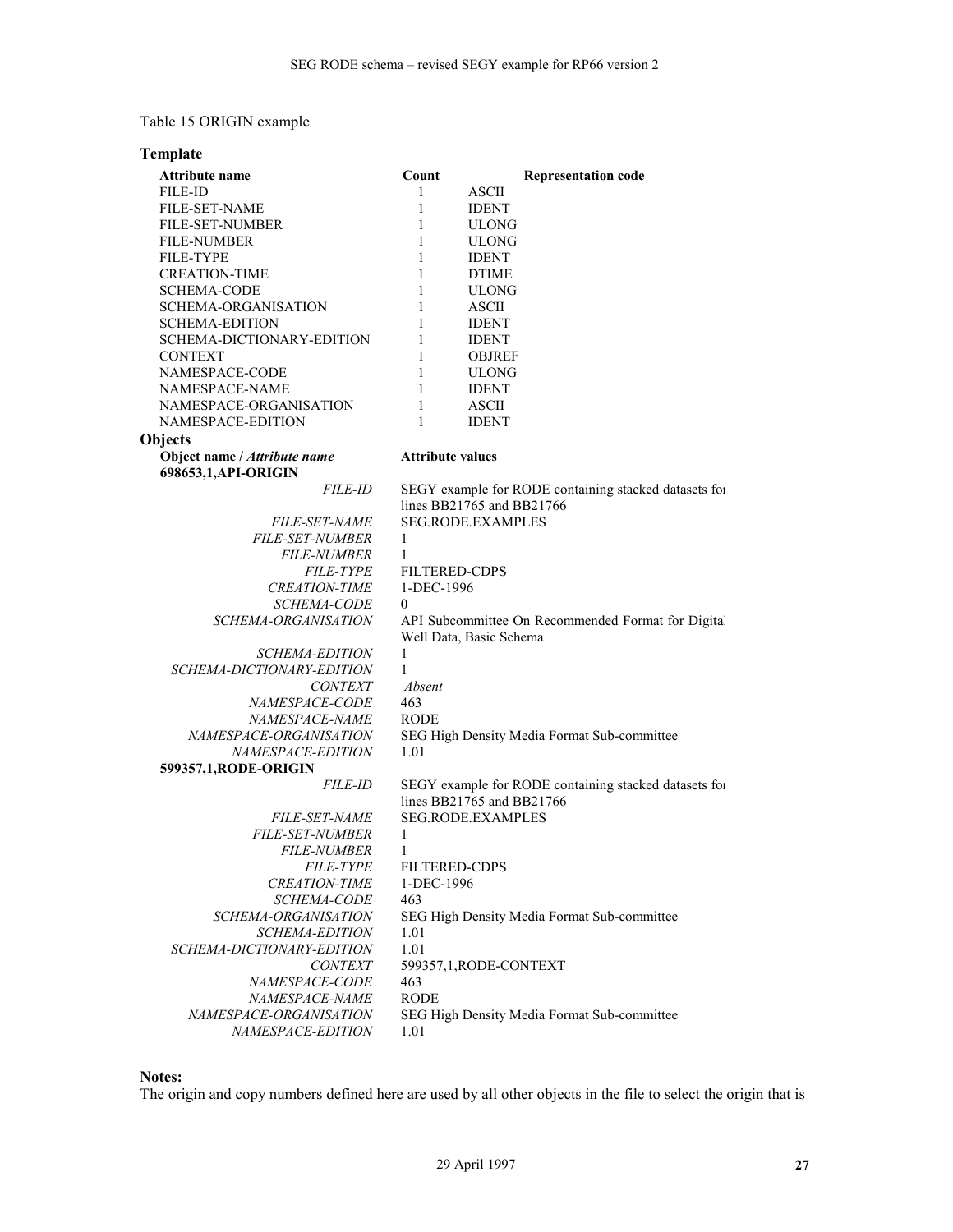<span id="page-27-0"></span>used to define the use of the object and its attributes. The API-ORIGIN object is the defining origin for this file. The Origin numbers are generated using a random number generator to allow data from many RP66 files to be concatenated into a single file.

#### **3.6.3.4 RODE CONTEXT Object**

The RODE-CONTEXT object contains RODE specific meta data. Table 16 shows an example of a RODE-CONTEXT logical record, the META-DATA-ROOT attribute is not used in this example and is not present in the template.

Table 16 RODE-CONTEXT example

| Template                       |                                              |                                      |  |
|--------------------------------|----------------------------------------------|--------------------------------------|--|
| <b>Attribute name</b>          | Count                                        | <b>Representation code</b>           |  |
| <b>INTERNAL-FORMAT</b>         | 1                                            | <b>IDENT</b>                         |  |
| OPERATING-SYSTEM               | 1                                            | <b>ASCII</b>                         |  |
| <b>PROGRAM</b>                 |                                              | <b>ASCII</b>                         |  |
| PROGRAM-VERSION                |                                              | <b>ASCII</b>                         |  |
| <b>AUTHOR-CODE</b>             | 1                                            | <b>ULONG</b>                         |  |
| <b>AUTHOR-NAME</b>             | $\mathbf{1}$                                 | <b>ASCII</b>                         |  |
| PRODUCER-CODE                  | $\mathbf{1}$                                 | <b>ULONG</b>                         |  |
| PRODUCER-NAME                  | 1                                            | <b>ASCII</b>                         |  |
| PRODUCER-SYSTEM                | 1                                            | <b>ASCII</b>                         |  |
| PRODUCER-DRIVE                 | 1                                            | <b>ASCII</b>                         |  |
| <b>CLIENT-COMPANY</b>          |                                              | <b>ASCII</b>                         |  |
| SOURCE-COMPANY                 | 1                                            | <b>ASCII</b>                         |  |
| <b>SOURCE-PRODUCER-CODE</b>    | 1                                            | <b>ULONG</b>                         |  |
| <b>SOURCE-COMMENTS</b>         | 1                                            | <b>ASCII</b>                         |  |
| SOURCE-CREATION-TIME           | 1                                            | <b>DTIME</b>                         |  |
| <b>SOURCE-IDENTIFIER</b>       | 1                                            | <b>ASCII</b>                         |  |
| <b>SOURCE-MEDIA</b>            | 1                                            | <b>IDENT</b>                         |  |
| Objects                        |                                              |                                      |  |
| Object name / Attribute name   | <b>Attribute values</b>                      |                                      |  |
| 599357,1, RODE-CONTEXT         |                                              |                                      |  |
| <b>INTERNAL-FORMAT</b>         | <b>SEGY</b>                                  |                                      |  |
| <i><b>OPERATING-SYSTEM</b></i> | <b>SOME OS-VN.M</b>                          |                                      |  |
| PROGRAM                        | Runrode                                      |                                      |  |
| PROGRAM-VERSION                | V1.1                                         |                                      |  |
| <i><b>AUTHOR-CODE</b></i>      | "Absent attribute"                           |                                      |  |
| <b>AUTHOR-NAME</b>             |                                              | Author of the RODE encoding software |  |
| PRODUCER-CODE                  | 999                                          |                                      |  |
| PRODUCER-NAME                  | Contractor                                   |                                      |  |
| PRODUCER-SYSTEM                | Copycat                                      |                                      |  |
| PRODUCER-DRIVE                 | /dev/rmt4                                    |                                      |  |
| <b>CLIENT-COMPANY</b>          | Any Oil Company                              |                                      |  |
| SOURCE-COMPANY                 | Original processing contractor               |                                      |  |
| SOURCE-PRODUCER-CODE           | "Absent attribute"                           |                                      |  |
| <b>SOURCE-COMMENTS</b>         | General comments - e.g. purchased with lease |                                      |  |
| SOURCE-CREATION-TIME           |                                              | 76/7/21 00:00:00.000                 |  |
| <b>SOURCE-IDENTIFIER</b>       | B01001                                       |                                      |  |
| <i>SOURCE-MEDIA</i>            | 1600-BPI                                     |                                      |  |

### **3.6.3.5 ANCILLARY-INFORMATION Object**

[Figure 3](#page-24-0) shows an example of a tape label that is encoded in the ANCILLARY-INFORMATION record in [Table 17.](#page-28-0)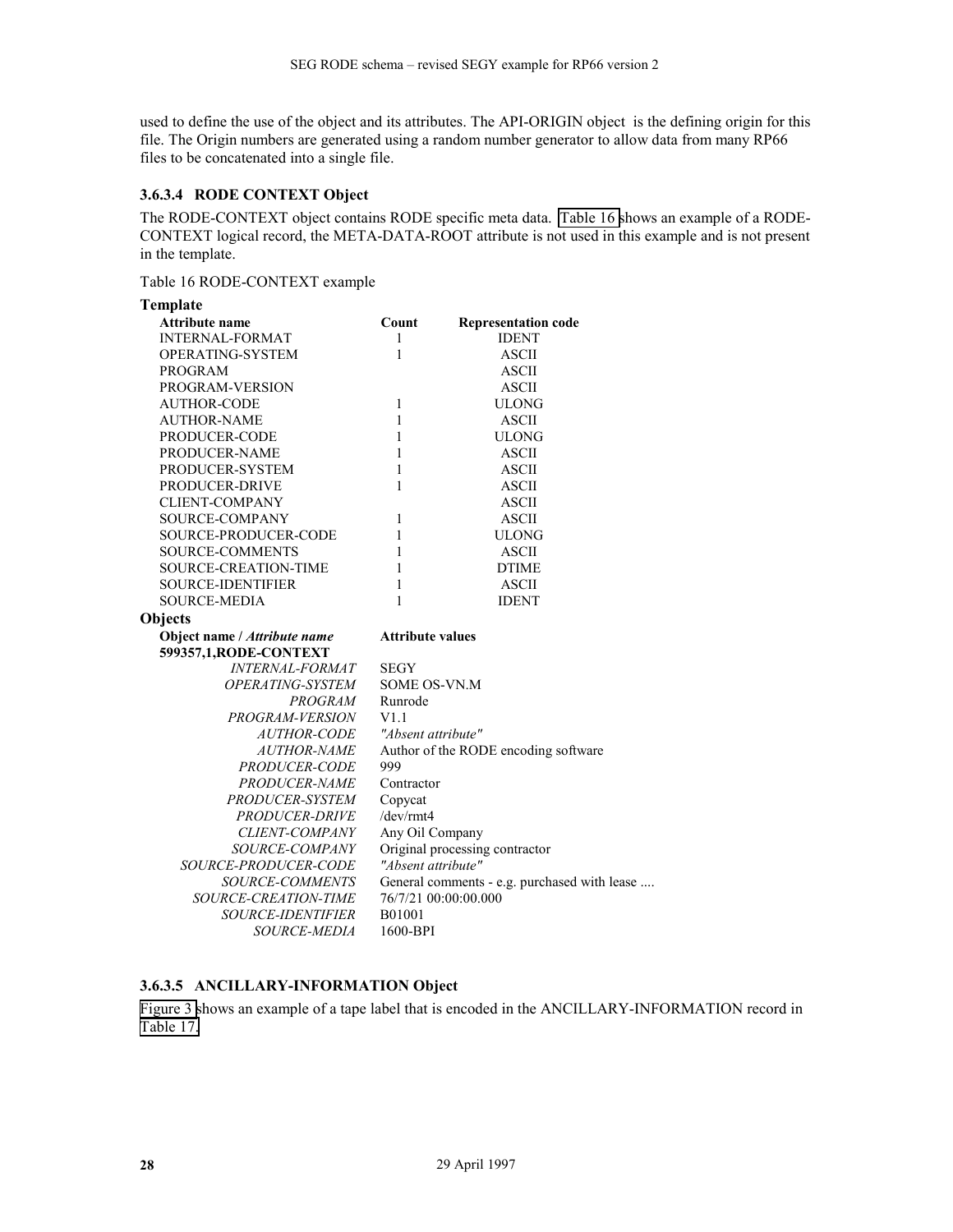<span id="page-28-0"></span>Table 17 ANCILLARY-INFORMATION example

# **Template**

| <b>Attribute name</b> | Count | <b>Representation code</b> |
|-----------------------|-------|----------------------------|
| DESIGNATION           |       | ASCII                      |
| <b>VALUE</b>          |       | ASCII                      |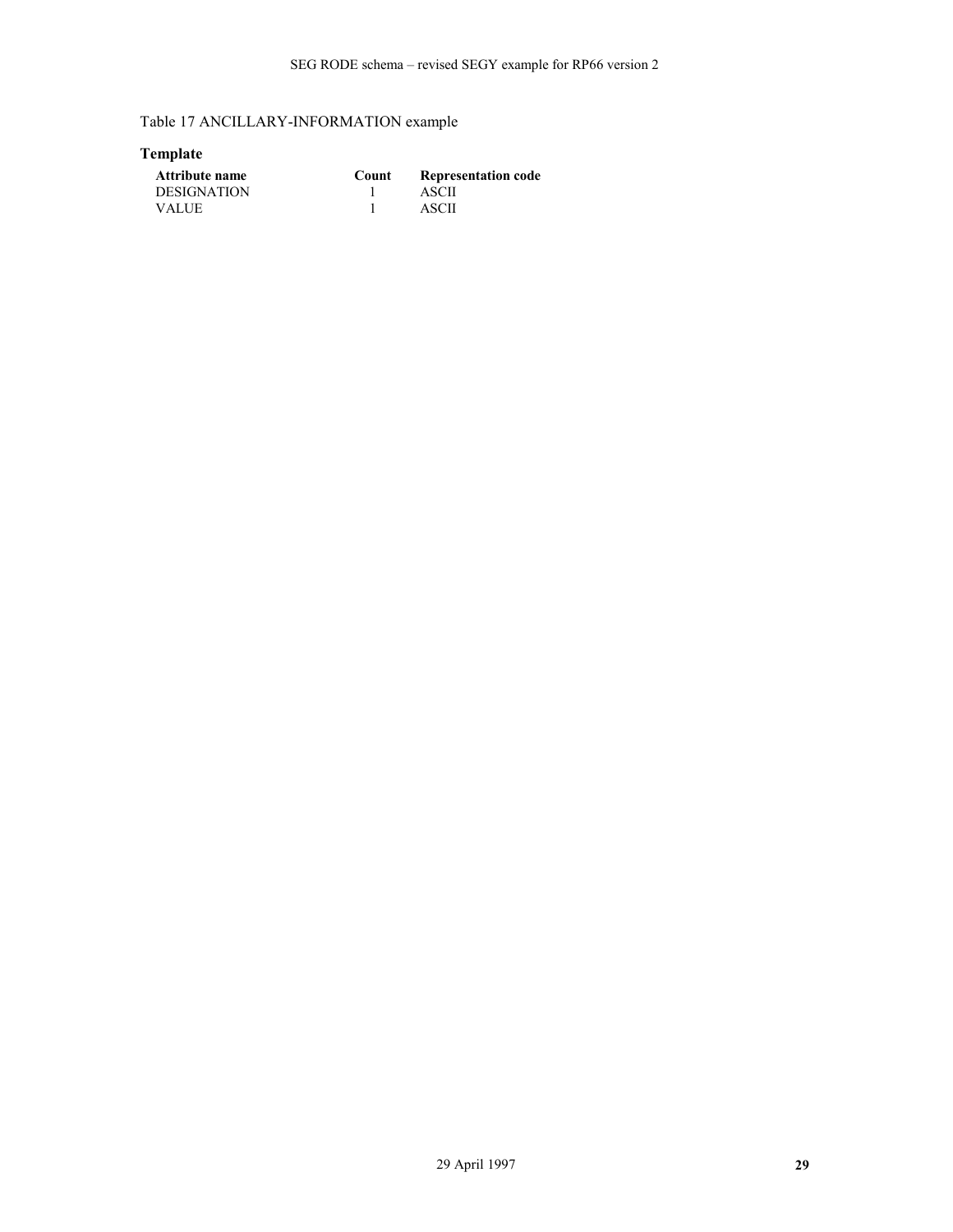| <b>Objects</b>               |                           |                                |                |
|------------------------------|---------------------------|--------------------------------|----------------|
| Object name / Attribute name |                           | <b>Attribute values</b>        |                |
| 599357,1,AI1                 |                           |                                |                |
|                              | <i>DESIGNATION</i>        | Contractor                     |                |
|                              | <i>VALUE</i>              | <b>SGC</b>                     |                |
| 599357,1,AI2                 |                           |                                |                |
|                              | <i>DESIGNATION</i>        | Client                         |                |
|                              | <i>VALUE</i>              | Oil Co.                        |                |
| 599357,1,AI3                 |                           |                                |                |
|                              | <i><b>DESIGNATION</b></i> | AREA                           |                |
|                              | <b>VALUE</b>              | Somewhere                      |                |
| 599357,1,AI4                 |                           |                                |                |
|                              | <i>DESIGNATION</i>        | Ref.                           |                |
|                              | <i>VALUE</i>              | SW192-459                      |                |
| 599357,1,AI5                 |                           |                                |                |
|                              | <b>DESIGNATION</b>        | Date                           |                |
|                              | <i>VALUE</i>              | r=dtime,v=76/7/21 00:00:00.000 |                |
| 599357,1,AI6                 |                           |                                |                |
|                              | <b>DESIGNATION</b>        | Density                        |                |
|                              | <i>VALUE</i>              | 1600                           |                |
| 599357,1,AI7                 |                           |                                |                |
|                              | <i>DESIGNATION</i>        | Length                         |                |
|                              | <i>VALUE</i>              | $r = ULONG, u=s, v=7$          |                |
|                              |                           |                                |                |
| 599357,1,AI8                 | <b>DESIGNATION</b>        | Sample Interval                |                |
|                              | <i>VALUE</i>              | $r = ULONG, u = ms, v = 4$     |                |
|                              |                           |                                |                |
| 599357,1,AI9                 | <i>DESIGNATION</i>        | Format                         |                |
|                              | <i>VALUE</i>              | r=IDENT, v=SEGY                |                |
|                              |                           |                                |                |
| 599357,1,AI10                | <b>DESIGNATION</b>        | Tape No.                       |                |
|                              | <i>VALUE</i>              | r=IDENT, v=90378               |                |
|                              |                           |                                |                |
| 599357,1,AI11                | <i>DESIGNATION</i>        | Type                           |                |
|                              | <i>VALUE</i>              | <b>Filtered CDPS</b>           |                |
|                              |                           |                                |                |
| 599357,1,AI12                | <i>DESIGNATION</i>        | File                           |                |
|                              | <i>VALUE</i>              | $c=2, r=UNORM, v= 1$           | $\overline{2}$ |
|                              |                           |                                |                |
| 599357,1,AI13                | <i>DESIGNATION</i>        | Line                           |                |
|                              | <i>VALUE</i>              | BB-21765                       | BB-21766       |
|                              |                           | $c=2, r=IDENT, v=$             |                |
| 599357,1,AI14                | <i><b>DESIGNATION</b></i> | First ensemble                 |                |
|                              |                           | $c=2, r=ULONG, v=$             | 107            |
|                              | <i>VALUE</i>              | 105                            |                |
| 599357,1,AI15                | <i><b>DESIGNATION</b></i> | Last Ensemble                  |                |
|                              |                           |                                |                |
|                              | <i>VALUE</i>              | $c=2, r=ULONG, v=$<br>1226     | 1322           |

N.B. RODE does not provide a default for the count or representation code for VALUE field of an ANCILLARY-INFORMATION object. These fields are independently specified for each object, unless units are specified they are assumed to be irrelevant. A default representation code of ASCII is specified for the VALUE field, this can still be overridden at the individual attribute value level.

#### **3.6.3.6 CHANNEL Objects**

[Table 18 c](#page-30-0)ontains an example of the channel logical record that defines the channels that may be recorded in this encapsulation run.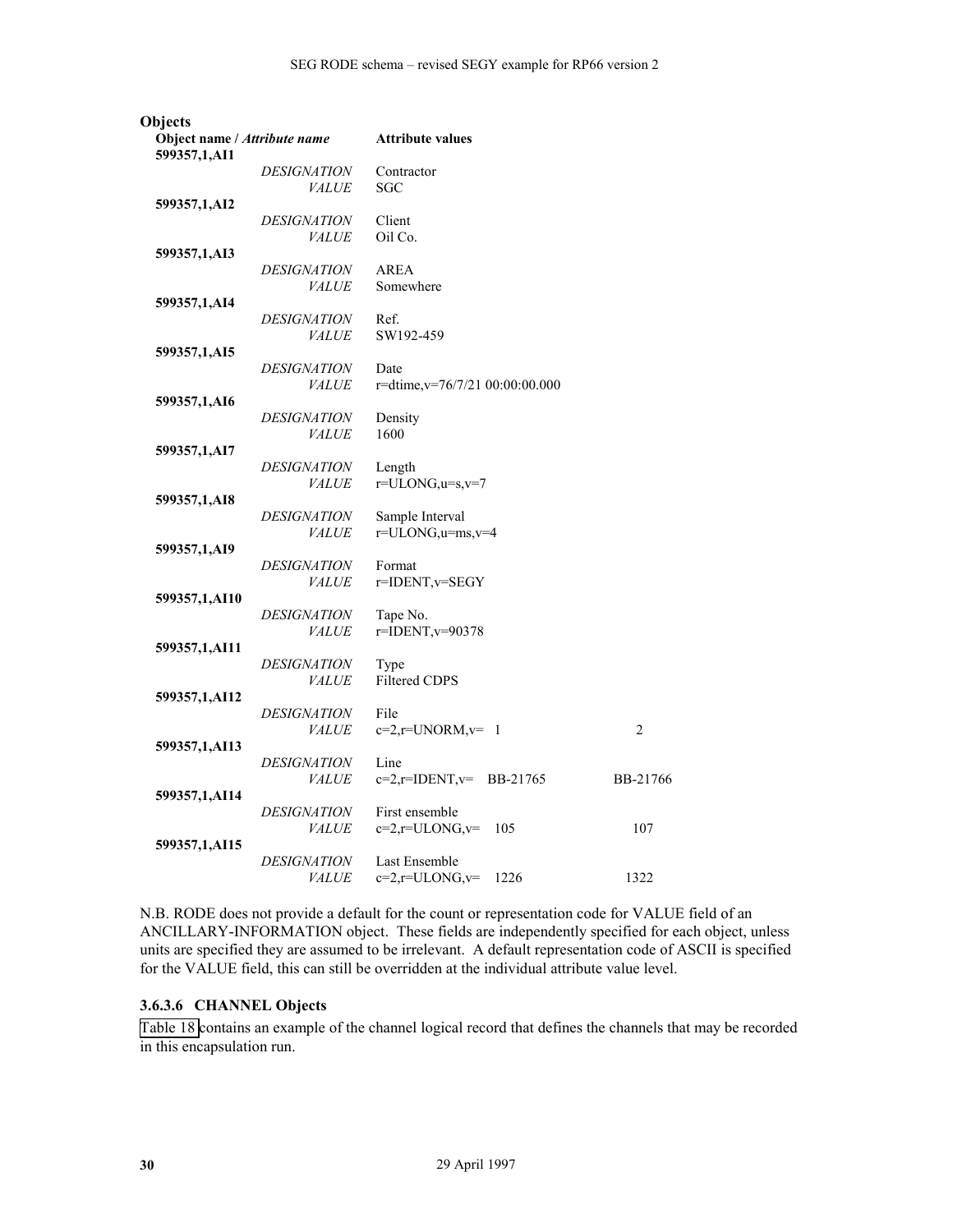# <span id="page-30-0"></span>Table 18 CHANNEL example

| <b>Template</b>                                      |              |                                      |                |
|------------------------------------------------------|--------------|--------------------------------------|----------------|
| Attribute name                                       | Count        | <b>Representation code</b>           |                |
| <b>DESCRIPTION</b>                                   | 1            | <b>ASCII</b>                         |                |
| <b>FLAGS</b>                                         |              | <b>IDENT</b>                         |                |
| REPRESENTATION-CODE                                  | 1            | <b>USHORT</b>                        |                |
| <b>DIMENSION</b>                                     | 1            | <b>ULONG</b>                         |                |
| DIMENSION-LIMIT                                      | 1            | <b>ULONG</b>                         |                |
| <b>ELEMENT-LIMIT</b>                                 | $\mathbf{1}$ | ULONG                                |                |
| Objects                                              |              |                                      |                |
| Object name / Attribute name<br>698653,1, RODE-ERROR |              | <b>Attribute values</b>              | <b>Notes</b>   |
| <b>DESCRIPTION</b>                                   |              | RODE input tape status               |                |
| <i>FLAGS</i>                                         | Absent       |                                      |                |
| REPRESENTATION-CODE                                  | 26           |                                      |                |
| <i>DIMENSION</i>                                     | 1            |                                      | 1              |
| 698653,1, RODE-END-OF-FILE                           |              |                                      |                |
| <i>DESCRIPTION</i>                                   |              | RODE input tape end of file          |                |
| <i>FLAGS</i>                                         | absent       |                                      |                |
| <i>REPRESENTATION-CODE</i>                           | 26           |                                      |                |
| <b>DIMENSION</b>                                     | 1            |                                      | 1              |
| 698653,1, RODE-END-OF-TAPE                           |              |                                      |                |
| <b>DESCRIPTION</b>                                   |              | Rode input tape end of media warning |                |
| <i>FLAGS</i>                                         | absent       |                                      |                |
| REPRESENTATION-CODE                                  | 26           |                                      |                |
| <i>DIMENSION</i>                                     | $\mathbf{1}$ |                                      | 1              |
| 698653,2, RODE-DATA                                  |              |                                      | 3              |
| <i>DESCRIPTION</i>                                   |              | Rode input tape data                 |                |
| <i>FLAGS</i>                                         |              | <b>EXPLICIT-SIZE</b>                 |                |
| REPRESENTATION-CODE                                  | 15           |                                      |                |
| <i>DIMENSION</i>                                     | absent       |                                      | $\overline{2}$ |
| <i><b>DIMENSION-LIMIT</b></i>                        | 1            |                                      |                |
| ELEMENT-LIMIT                                        | 16,128       |                                      | 3              |
| 698653,2, RODE-ERROR                                 |              |                                      | 4              |
| <i>DESCRIPTION</i>                                   |              | RODE input tape status               |                |
| <i>FLAGS</i>                                         | absent       |                                      |                |
| <i>REPRESENTATION-CODE</i>                           | 26           |                                      |                |
| <b>DIMENSION</b>                                     | 1            |                                      | 1              |
| 698653,2, RODE-END-OF-FILE                           |              |                                      | 4              |
| <b>DESCRIPTION</b>                                   |              | RODE input tape end of file          |                |
| <i>FLAGS</i>                                         | absent       |                                      |                |
| <i>REPRESENTATION-CODE</i>                           | 26           |                                      |                |
| <i>DIMENSION</i>                                     | 1            |                                      | 1              |
| 698653,2, RODE-END-OF-TAPE                           |              |                                      | 4              |
| <b>DESCRIPTION</b>                                   | absent       | Rode input tape end of media warning |                |
| <b>FLAGS</b>                                         | 26           |                                      |                |
| REPRESENTATION-CODE<br><b>DIMENSION</b>              | 1            |                                      |                |
|                                                      |              |                                      | 1<br>4         |
| 698653,2, RODE-DATA<br><b>DESCRIPTION</b>            |              | Rode input tape data                 |                |
| <b>FLAGS</b>                                         |              | <b>EXPLICIT-SIZE</b>                 |                |
| REPRESENTATION-CODE                                  | 15           |                                      |                |
| <b>DIMENSION</b>                                     | absent       |                                      | 2              |
| <b>DIMENSION-LIMIT</b>                               | 1            |                                      |                |
| ELEMENT-LIMIT                                        | 16,128       |                                      | 3              |
|                                                      |              |                                      |                |

**Notes:**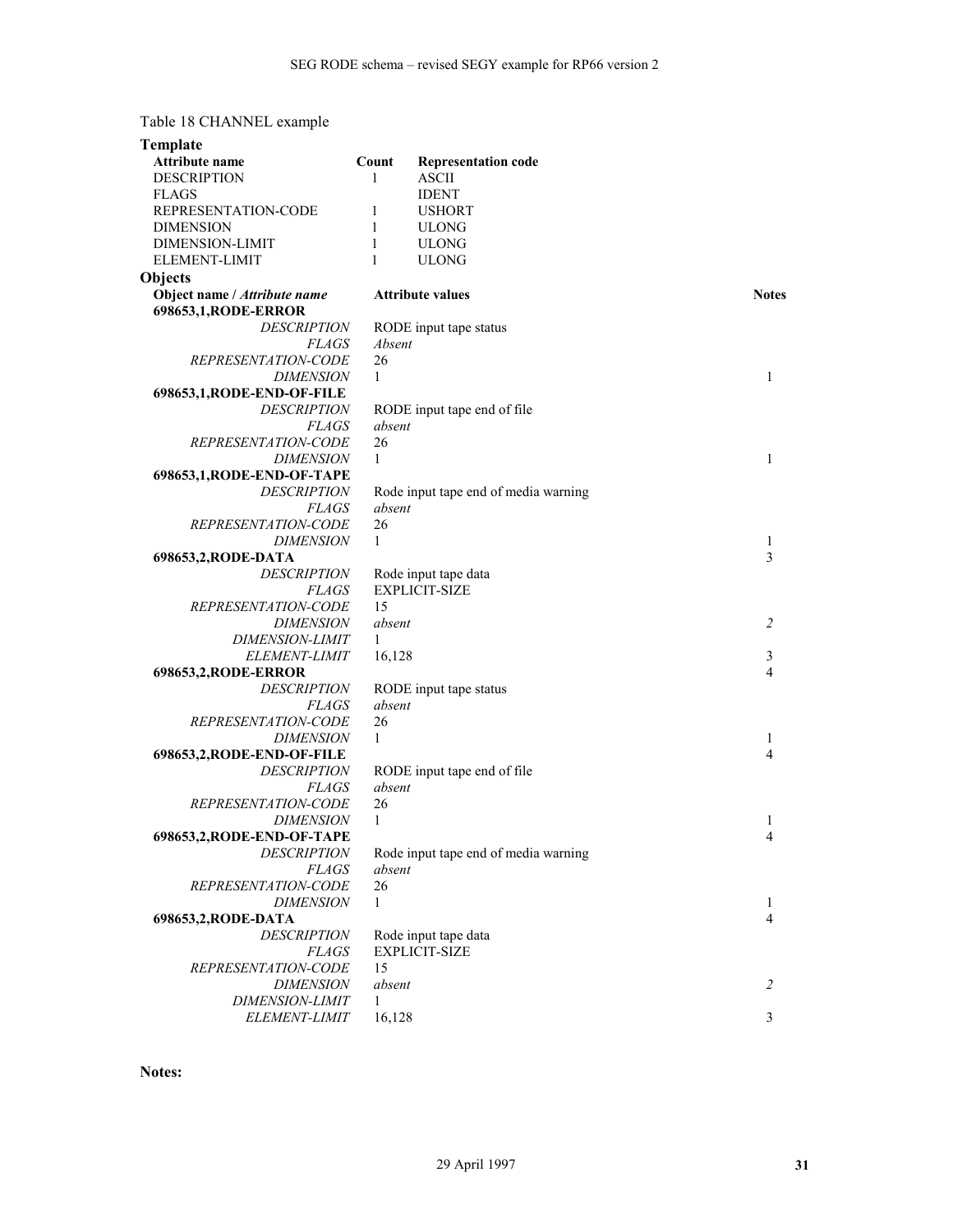- <span id="page-31-0"></span>1. Attribute values at the end of the template list are assumed to be absent if another object name is encountered. The DIMENSION-LIMIT and ELEMENT-LIMIT attributes are only meaningful for an explicitly sized channel.
- 2. The DIMENSION-LIMIT will be 1 for all RODE datasets, it is required for explicitly sized channels and specifies the structure of the channel.
- 3. ELEMENT-LIMIT is set to 16 KB, a value is required fro explicitly sized channels and could be used to define the application program's I/O buffer size.
- 4. A channel object represents a single instance of a sequence of values in a frame type. In this example we are using different frame objects for each data set on tape and therefore need two sets of channel objects. The second set of objects are copies of the first set and differ only by copy number.

#### **3.6.3.7 FRAME Object**

[Table 13 c](#page-24-0)ontains two frame objects that define which channels are used and their order within each frame of the data.

Table 19 FRAME object example

| Template                     |       |                                      |
|------------------------------|-------|--------------------------------------|
| Attribute name               | Count | <b>Representation code</b>           |
| <b>DESCRIPTION</b>           | 1     | <b>ASCII</b>                         |
| <b>CHANNELS</b>              |       | <b>OBNAME</b>                        |
| FRAMES-PER-IFLR-LIMIT        | 1     | <b>ULONG</b>                         |
| <b>Objects</b>               |       |                                      |
| Object name / Attribute name |       | <b>Attribute values</b>              |
| 698653,1,BB-21765            |       |                                      |
| <i>DESCRIPTION</i>           |       | SEGY encapsulation for line BB-21765 |
| <b>CHANNELS</b>              |       | c=4,698653,1,RODE-ERROR              |
|                              |       | 698653,1, RODE-END-OF-FILE           |
|                              |       | 698653,1, RODE-END-OF-TAPE           |
|                              |       | 698653,1, RODE-DATA                  |
| <b>FRAMES-PER-IFLR-LIMIT</b> | 1     |                                      |
| 698653,1,BB-21766            |       |                                      |
| <b>DESCRIPTION</b>           |       | SEGY encapsulation for line BB-21766 |
| <b>CHANNELS</b>              |       | c=4, 698653, 2, RODE-ERROR           |
|                              |       | 698653,2,RODE-END-OF-FILE            |
|                              |       | 698653,2, RODE-END-OF-TAPE           |
|                              |       | 698653,2, RODE-DATA                  |
| <i>FRAMES-PER-IFLR-LIMIT</i> | 1     |                                      |

#### **Notes:**

- 1. The user does not need to know the order in which the SEGY files are written in the logical file. A specific SEGY dataset can be selected by choosing the appropriate data frames.
- 2. The FRAMES-PER-IFLR-LIMIT is set to 1, the IFLR overhead is very small compared with most geophysical record lengths and this makes for much simpler IFLR records.

#### **3.6.3.8 Frame Data IFLR**

Once all the set up logical records have been created, the data can be recorded in frame data IFLRs , each input read operation will generate a single output logical record as shown in [Table 20.](#page-32-0)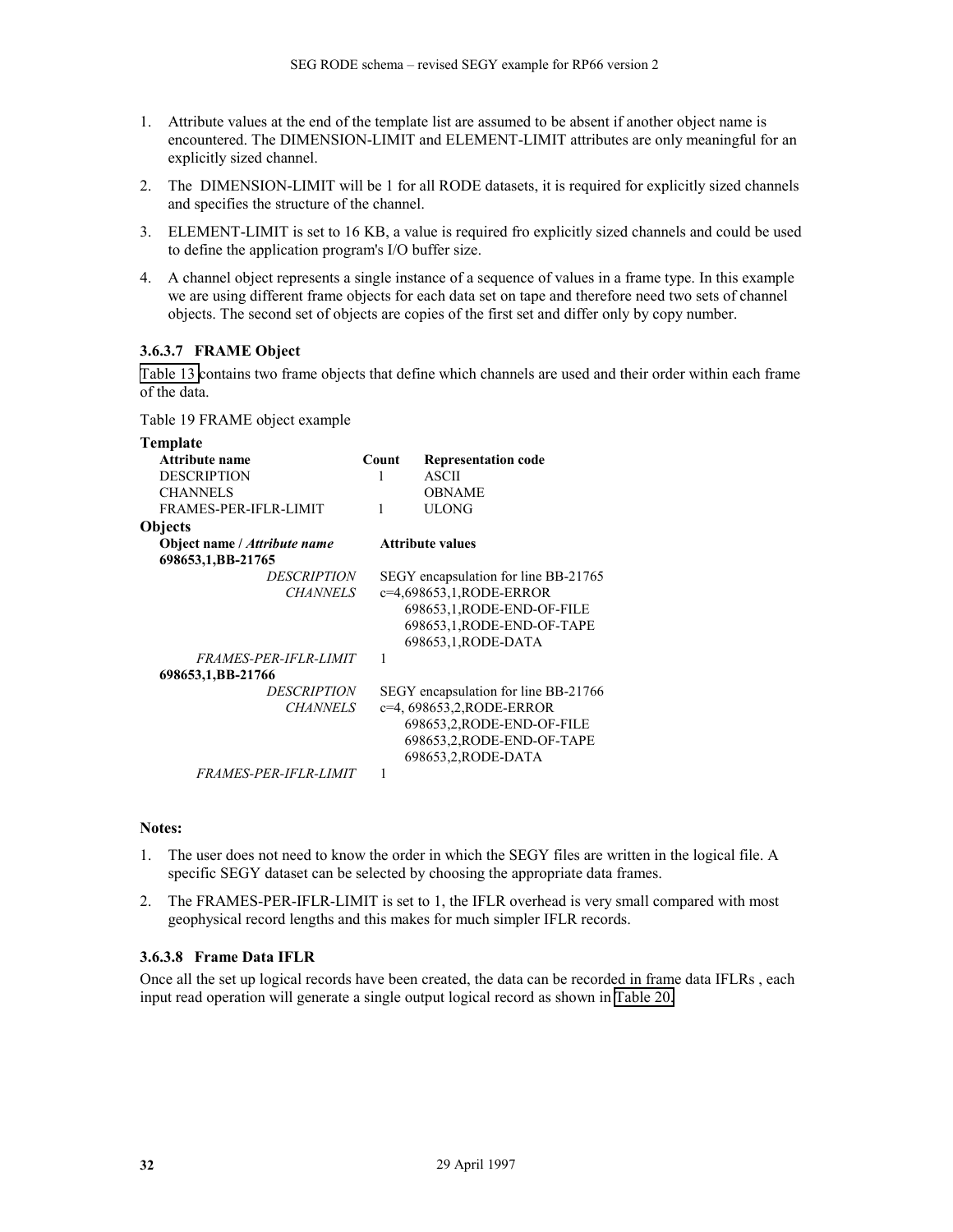| <b>Bytes</b>    | Contents                           | <b>Notes</b>                            |
|-----------------|------------------------------------|-----------------------------------------|
| $1-6$           | Logical Record Segment Header      | The attribute byte indicates this is an |
|                 |                                    | <b>IFLR</b>                             |
| $7 - 20$        | 698653, 1, BB-21765                | The data descriptor is the frame.       |
|                 |                                    | object 698653,1, BB-21765               |
| 21              | $\theta$                           | IFLR modifier - data                    |
| $22 - 25$       |                                    | number of frames                        |
| 26-29           | Frame Number                       | Increment for each frame in the         |
|                 |                                    | FRAME object data set                   |
| $30 - 33$       |                                    | Dimension count                         |
| 34-37           | Number of bytes in input record.   | length of input data                    |
| 38              | Input Tape Error status            |                                         |
| 39              | Input Tape End of File             |                                         |
| 40              | Input Tape - End of Tape detected. |                                         |
| $41-n$          | Input data                         |                                         |
| Padding and pad |                                    | If required.                            |
| count.          |                                    |                                         |
|                 |                                    |                                         |

#### <span id="page-32-0"></span>Table 20 FRAME IFLR structure

Once all the input data for the first SEGY file has been read (i.e. the first EOF is encountered on the input media and copied to the encapsulated data) an EOD IFLR should be written as follows:

Table 21 EOD IFLR example

| <b>Bytes</b><br>$1-6$ | <b>Contents</b><br>Logical Record Segment Header                            | <b>Notes</b><br>The attribute byte indicates this is an           |
|-----------------------|-----------------------------------------------------------------------------|-------------------------------------------------------------------|
| $7 - 20$              | 698653, 1, BB-21765                                                         | <b>IFLR</b><br>The data descriptor is the frame                   |
| 21                    |                                                                             | object 698653,1,BB-21765<br>IFLR modifier indicating that this is |
| 22-28                 | Padding and pad count rounding to The minimum Logical<br>full 4 byte words. | an End of Data record.<br>Record<br>Segment is 16 bytes.          |

The second SEGY file is then encapsulated as frame IFLRs with a data descriptor reference of 698653,1,BB-21766. The sequence of IFLRs will be completed by one containing the EOF, an EOD would be written.

#### **3.6.3.9 RODE-SUMMARY Object**

When the second EOF is read on the input (i.e. a double EOF or a zero length file used by most geophysical programs to indicate the end of data on a tape), the encapsulation program would write the summary object as shown in Table 22.

Table 22 RODE-SUMMARY example

| Count | <b>Representation code</b> |
|-------|----------------------------|
|       | <b>ULONG</b>               |
|       | <b>ULONG</b>               |
|       | <b>ULONG</b>               |
|       | <b>ULONG</b>               |
|       | <b>ULONG</b>               |
|       | <b>HLONG</b>               |
|       |                            |

#### **Objects**